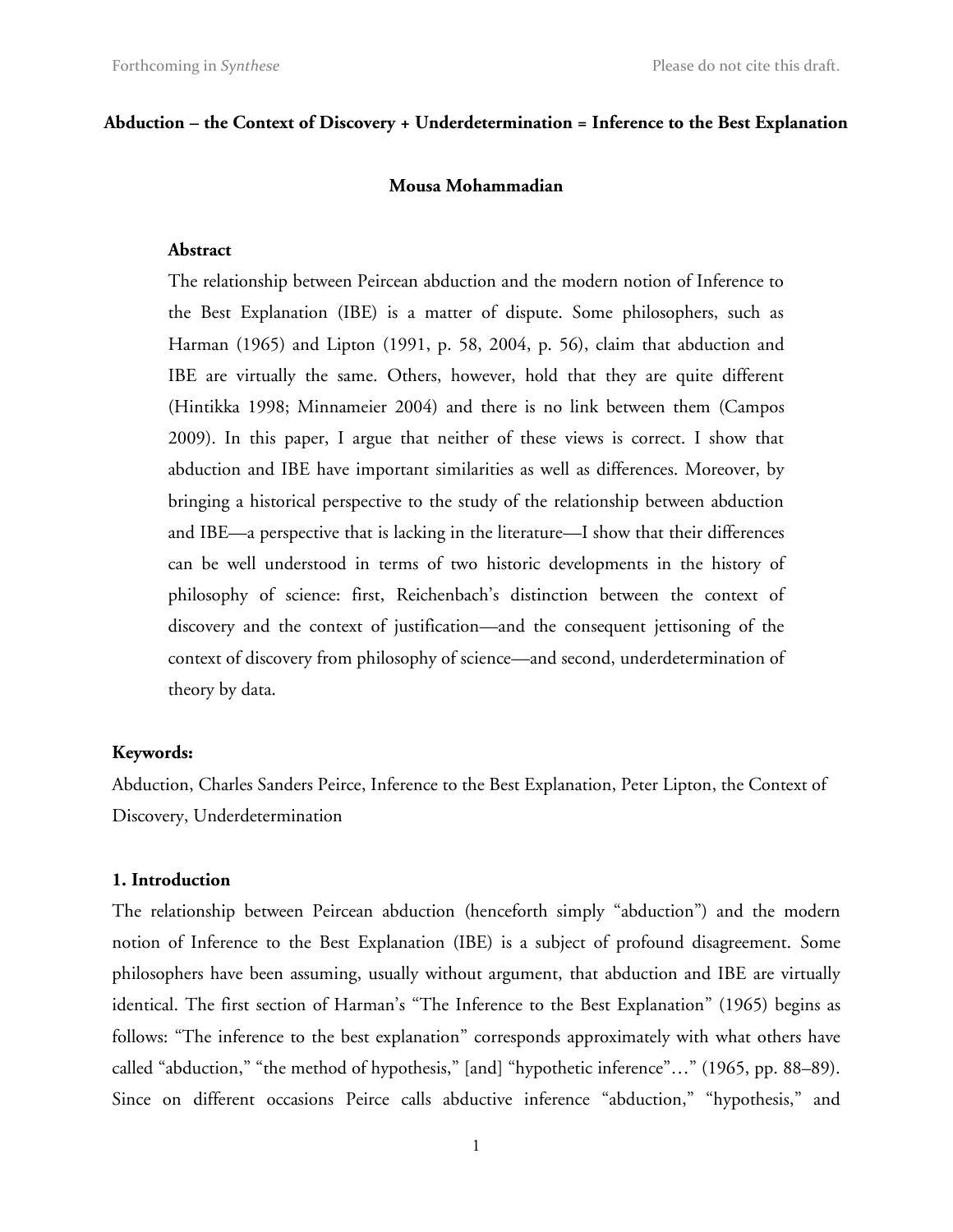$\overline{\phantom{a}}$ 

"hypothetic inference" (as well as "retroduction"  $(8.228, 1910)^1$  and "presumption"  $(2.774, 1902)$ ), the passage suggests that abduction and IBE are almost identical. A very similar approach can be seen in the philosophy of science literature too. Ian Hacking (1983, p. 52), for instance, writes: "The idea of 'inference to the best explanation' is quite old. C.S. Peirce (1839-1914) called it the method of hypothesis, or abduction." A more or less similar view can also be found in Barnes (1995, p. 251) and more interestingly—at least for the purpose of this paper—Lipton (1991, p. 58, 2004, p. 56). $^2$ 

However, more and more philosophers are distancing themselves from the idea that abduction and IBE are the same. Jaakko Hintikka, for instance, claims that since abduction is "a hypothesis-forming operation" (1998, p. 510) and "the only way of introducing new hypothesis into inquiry" (1998, p. 511), it is inherently ampliative. Yet,

explaining a certain explanandum E is *to derive* it from an assumed background theory T plus a number of contingent truths A which are relative to E and which have to be found in order for an attempt to explain E to succeed. An explainer's job description is thus twofold: on the one hand to find the auxiliary facts A and on the other hand *to deduce* the explanandum from them together with the background theory T. (Hintikka 1998, p. 507; my emphasis)

Now, since neither finding auxiliary facts nor deducing the explanandum from theory and auxiliary facts is ampliative, explanation is not abductive. Thus, IBE is inherently different from abduction. Similar to Hintikka—and to some extent following him—Minnameier (2004) and McKaughan (2008) claim that abduction and IBE are completely different. Campos (2009) and McAuliffe (2015) take one step further and claim that not only are abduction and IBE completely different, but also there is no link between them and abduction should not even be considered as a conceptual predecessor to IBE.

In this paper, I argue that neither of these extreme views is correct. Rather, abduction and IBE have important similarities as well as differences. Moreover, by bringing a historical perspective to the study of the relationship between abduction and IBE—a perspective that all the above mentioned works lack—I show that their differences can be well understood in terms of two historic developments in the history of philosophy of science: first, Reichenbach's distinction between the

<sup>&</sup>lt;sup>1</sup> References to *Collected Papers of Charles Sanders Peirce* (Peirce 1931-1935; 1958) are of the form (volume number. paragraph number, date).

 $^2$  For an even longer list of philosophical works in which abduction and IBE are taken to be virtually identical, see (McAuliffe 2015).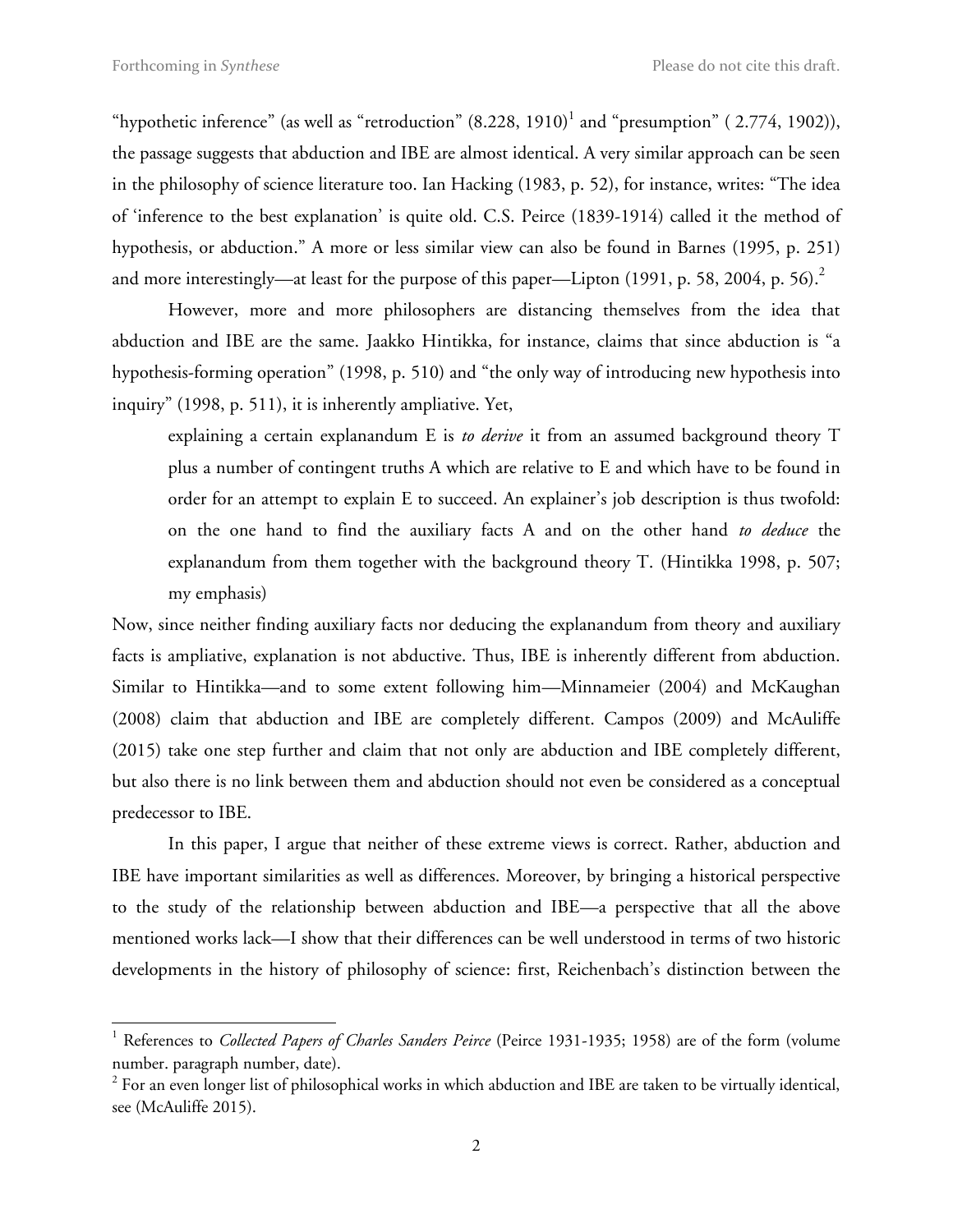context of discovery and the context of justification (DJ distinction)—and the consequent jettisoning of the context of discovery from philosophy of science—and second, underdetermination of theory by data.

The structure of the paper is as follows. Section 2 describes Peirce's mature theory of abduction. As I shall show, abduction is a two-phase process of *generating* explanatory hypotheses to explain a given phenomenon and *ranking* these hypotheses in order to adopt the most pursuitworthy hypothesis for further considerations (e.g., empirical tests). In Section 3, I discuss IBE. In particular, I focus on Lipton's account of IBE as introduced in his *Inference to the Best Explanation* (2004). Finally, in Section 4, I examine the similarities and differences of Peircean abduction and Lipton's account of IBE and show how their major differences can be understood in terms of DJ distinction and underdetermination of theory by data.

#### **2. Peirce's Theory of Abduction**

Answering "What is Peircean abduction?" is not easy. It took about four decades for Peirce to fully develop his theory of abduction and sometimes he was very critical of his own previous views (2.102, 1902). With two caveats, here I am going to provide a relatively comprehensive description of Peirce's theory of abduction for our current purpose. First, I exclusively focus on Peirce's mature theory of abduction. Based on a fundamental change in Peirce's approach towards abduction in the late 1890s, Fann (1970) divides his theory of abduction to *the early theory* from 1859 to 1890 and *the later theory* from 1890 to 1914. In the first period, Peirce's major preoccupation is to find the logical form of abduction. He suggests several forms which are actually "different permutations of the premisses and conclusions of a syllogism" (Levi 1995, p. 72). Yet, in 1902, in a retrospective reflection on his early theory, he admits a "capital error" he had committed because he "was too much taken up in considering syllogistic forms" which he "made more fundamental than they really are" (2.102, 1902).

In his later theory, however, the logical form of abduction is not a matter of import anymore. Throughout the period of his latter theory, he suggests a logical form for abduction only once. In his Harvard Lectures on Pragmatism (1903), Peirce states that abduction has "a definite logical form":

The surprising fact, C, is observed;

But if A were true, C would be a matter of course,

Hence, there is reason to suspect that A is true. (5.189, 1903)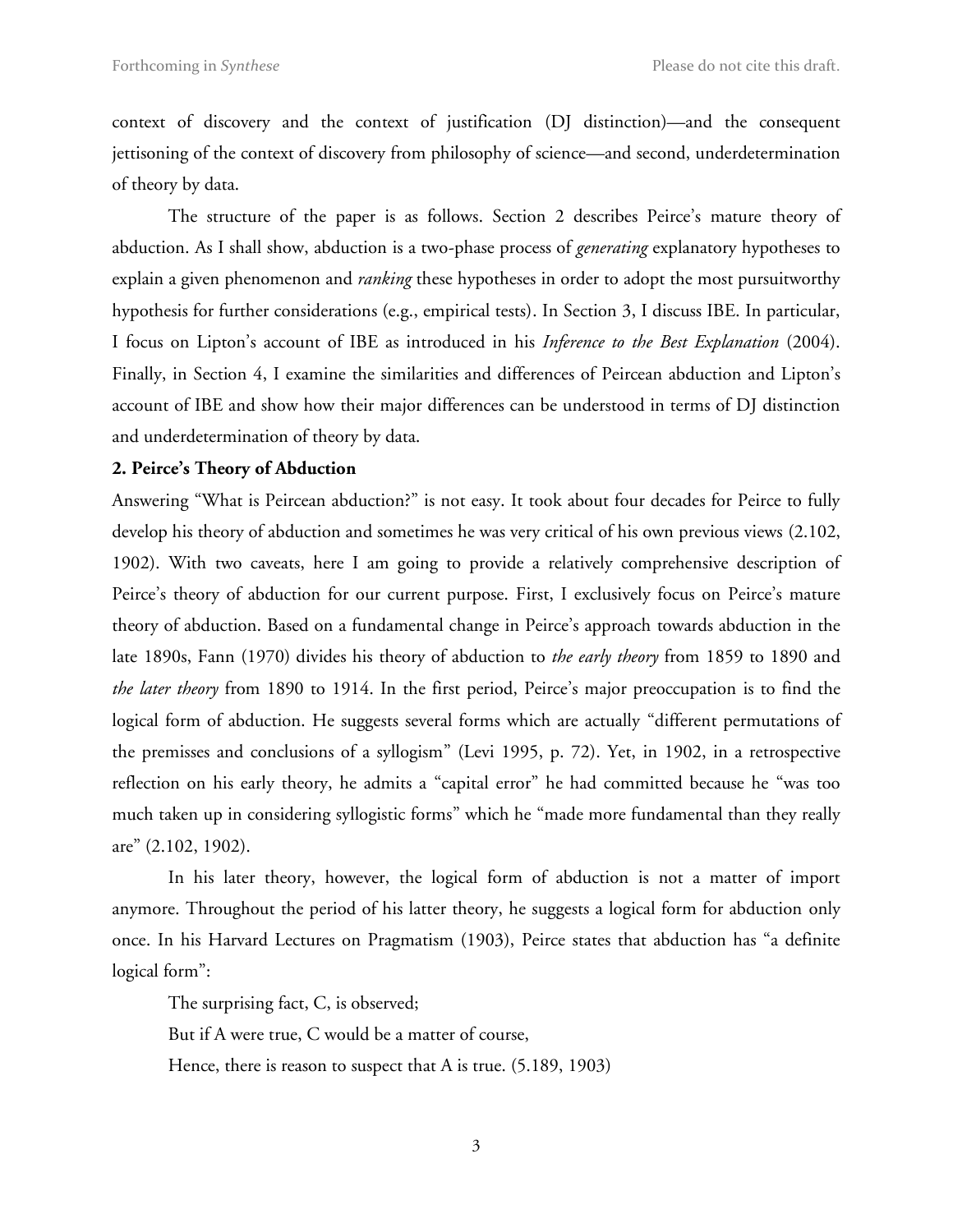But later, in an important letter to Paul Carus, once again he suggests that abduction cannot be understood formally. After describing his discovery of trichotomy, that is, of three fundamentally different types of reasoning that include abduction, deduction, and induction, Peirce adds:

The general body of logicians had also at all times come very near recognizing the trichotomy. They only failed to do so by having so narrow and formalistic a conception of inference (as necessarily having formulated judgments for its premises) that they did not recognize Hypothesis (or, as I now term it, *retroduction*) as an *inference*. (8.228, 1910; original emphasis)

In Peirce's mature theory, as we shall see, abduction is understood as the first stage of scientific inquiry and not a merely formal inference.

Second, there are three main interpretations of Peirce's mature theory of abduction in the literature. According to the first interpretation that can be called *the Generative Interpretation*, abduction is all about forming explanatory hypotheses, or hypotheses-*generation*. <sup>3</sup> According to the second interpretation that can be called *the Pursuitworthiness Interpretation*, 4 abduction is all about determining the relative pursuitworthiness of available explanatory hypotheses in order to select the most promising one for further considerations (especially for empirical tests). <sup>5</sup> According to this interpretation, hence, abduction is a process of hypotheses-*ranking*. Finally, according to the third interpretation that I call *the Unified Interpretation*, abduction includes both hypotheses-generation and hypotheses-ranking.

I elsewhere argue that the Unified Interpretation is the best and the closest interpretation to what Peirce describes in his voluminous works on abduction (Mohammadian forthcoming; see also Delaney 1982, p. 178; 1993, p. 40; Stewart 1991). Thus, I do not argue for this claim here and in the following I only provide a detailed description of Peirce's theory of abduction according to the Unified Interpretation. In order to make it easier to follow different phases of abduction and different stages of scientific inquiry in Peirce's view, I provide a schematic figure of them (Figure 1).

According to the Unified Interpretation, abduction consists of two phases. Phase One is hypotheses-generation through which we come up with new hypotheses to explain a given

<sup>&</sup>lt;sup>3</sup> Some advocates of the Generative Interpretation of abduction are Davis (1972, Chapter II), Hintikka (1998), Burton (2000), and Minnameier (2004).

<sup>&</sup>lt;sup>4</sup> I borrow "the Generative Interpretation" and "the Pursuitworthiness Interpretation" from McKaughan (2008).

<sup>&</sup>lt;sup>5</sup> Some advocates of the Pursuitworthiness Interpretation of abduction are Laudan (1980), Achinstein (1993), and McKaughan (2008).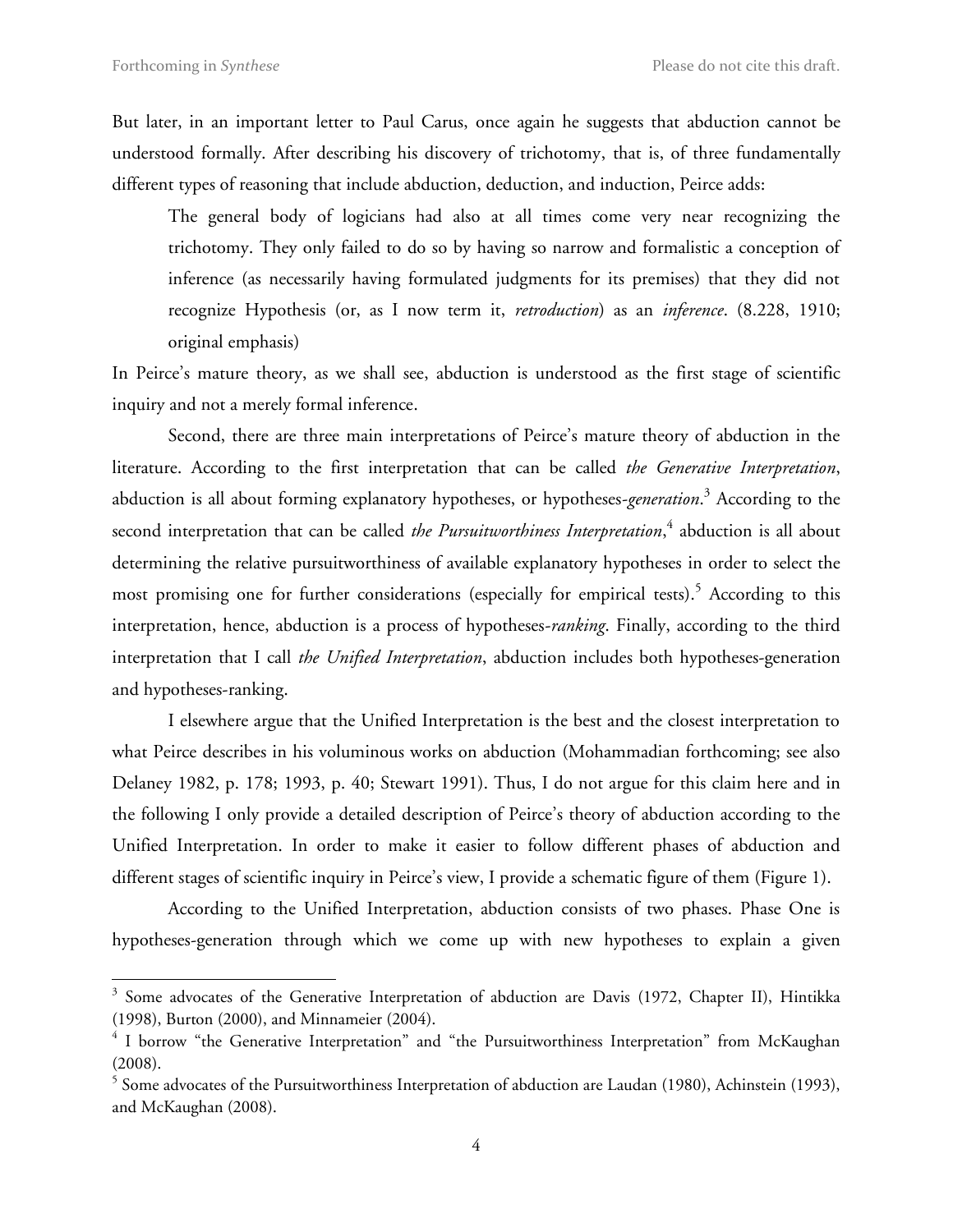phenomenon. In Phase Two, these hypotheses are ranked to determine their relative pursuitworthiness for further considerations. In the following, I describe these two phases in detail.

## **2.1. Phase One of Abduction: Hypotheses-Generation**

According to Peirce, abduction is the *only* type of inference that is "originary" (2.96, 1902) and "starts a new idea" (5.145, 1903). This is done through "forming an explanatory hypothesis" (5.171, 1903) to explain a "surprising" phenomenon that we would not have expected under particular circumstances (2.776, 1902). An explanation is a proposition that "would lead to the prediction of the observed facts, either as necessary consequences or at least as very probable under the circumstances" (7.202, 1901). Peirce knows very well that one can come up with as many explanations as she wishes for a given phenomenon and her explanations can be as "wild" as she wants so long as she can imagine some way in which the explanations make the explanandum a matter of course:

A physicist comes across some new phenomenon in his laboratory. How does he know but the conjunctions of the planets have something to do with it or that it is not perhaps because the dowager empress of China has at that same time a year ago chanced to pronounce some word of mystical power … *Think of what trillions of trillions of hypotheses might be made of which one only is true*; (5.172, 1903; my emphasis)

Thus, *in principle*, there is a very large pool of possible-to-imagine explanatory hypotheses for any surprising phenomena. However, *in practice*, scientists only invent a small number of explanatory hypotheses without even thinking about most of the possible-to-imagine hypotheses. In Peirce's own words "trillions of trillions of hypotheses might be made … [but] after two or three or at the very most a dozen guesses, the physicist hits pretty nearly on the correct hypothesis" (5.172, 1903).

Two questions should be addressed here. First, how do scientists come up with new explanatory hypotheses? Second, why do scientists come up only with a handful of reasonable explanatory hypotheses? Peirce provides one answer for both questions: humans (but not *only* humans) possess a mental faculty of guessing called *insight* which enables them not only to guess (i.e., to generate) explanatory hypotheses, but also to generate only plausible hypotheses. In other words, insight has two functions. As the "faculty of divining the ways of Nature" (5.173, 1903) or the "guessing-instinct" (6.531, 1901; 7.46, 1907), it performs an *inventive function* through hypotheses-generation. But as a tendency "toward a positive truth" (5.591, 1903), "to conjecture rightly" (7.679, 1903), or "toward preferring truthful hypotheses" (7.680, 1903), it performs a *restrictive function* by only inventing reasonable hypotheses.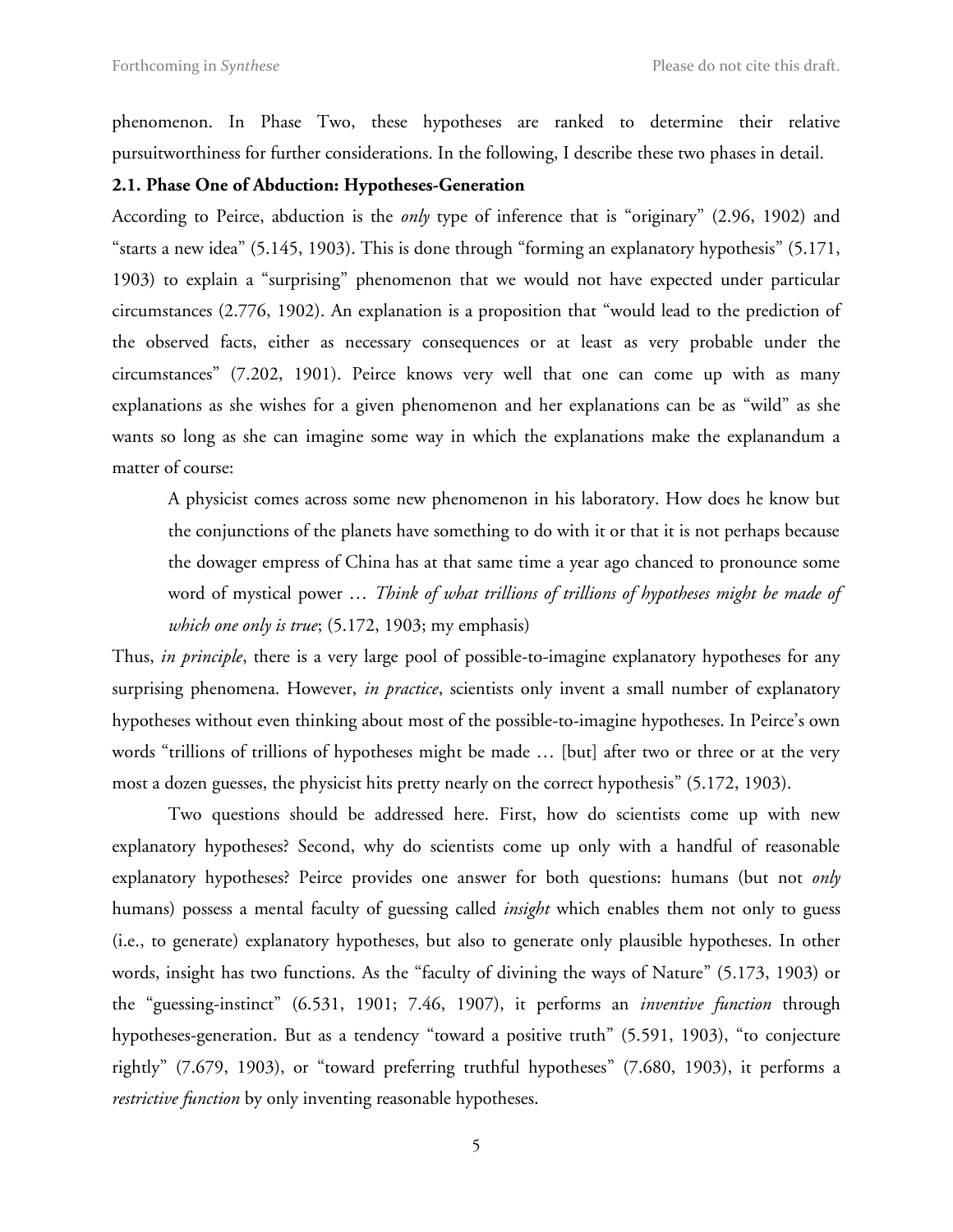Peirce has several discussions on insight which constitute a large part of his theory of abduction. Emphasis on the role of insight in abduction can be seen from 1883 in "A Theory of Probable Inference" until 1913, a few months before Peirce's death, in "An Essay toward Improving Our Reasoning in Security and in Uberty." Here I confine myself to mentioning some of its crucial characteristics for our current discussion:

- *Insight is an instinct*—the "guessing-instinct" (6.531, 1901; 7.46, 1907)—and as such, it is a *disposition*. In particular, it is the tendency "to conjecture rightly" (7.679, 1903) or "toward preferring truthful hypotheses" (7.680, 1903).
- *Insight has an evolutionary value*. It is not simply that without insight a human being could not obtain scientific knowledge; rather "he could not have maintained his existence for a single generation" (5.603, 1903). For many activities that were necessary for the survival of our ancestors—such as providing food and reproduction—required sound judgments about their physical environment and their fellow beings. Thus, those with good insight had a significant evolutionary advantage over those who did not have good insight and made bad guesses such as "This wooden rod is strong enough to kill a mammoth" or "I can outrun a tiger."
- *Insight is alogical and arational* because it does not operate through "a self-controlled and critical logic" and for this reason an inquirer "cannot give any exact reason for his best guesses" (5.173, 1903) and contents herself to call them "reasonable" or "plausible" (5.174, 1903; 5.415, 1905; 8.223, 1910).

To sum up, generating hypotheses to explain a surprising phenomenon is the primary function of abduction's Phase One. This function is performed by a mental faculty called *insight* through which we invent some plausible hypotheses that potentially explain the surprising phenomenon.

## **2.2. Phase Two of Abduction: Hypotheses-Ranking**

The hypotheses that are generated by insight, though plausible, are mere guesses and *at best* only one of them is true. In order to find out the true explanation, these hypotheses should be tested. We can randomly pick the hypotheses one by one and test them. This strategy is not reasonable though because it results in the wasting of time, money, energy, etc. Thus, Peirce argues that in order to "select that one [explanatory hypothesis] which is suitable for being tested by experiment" (NEM4: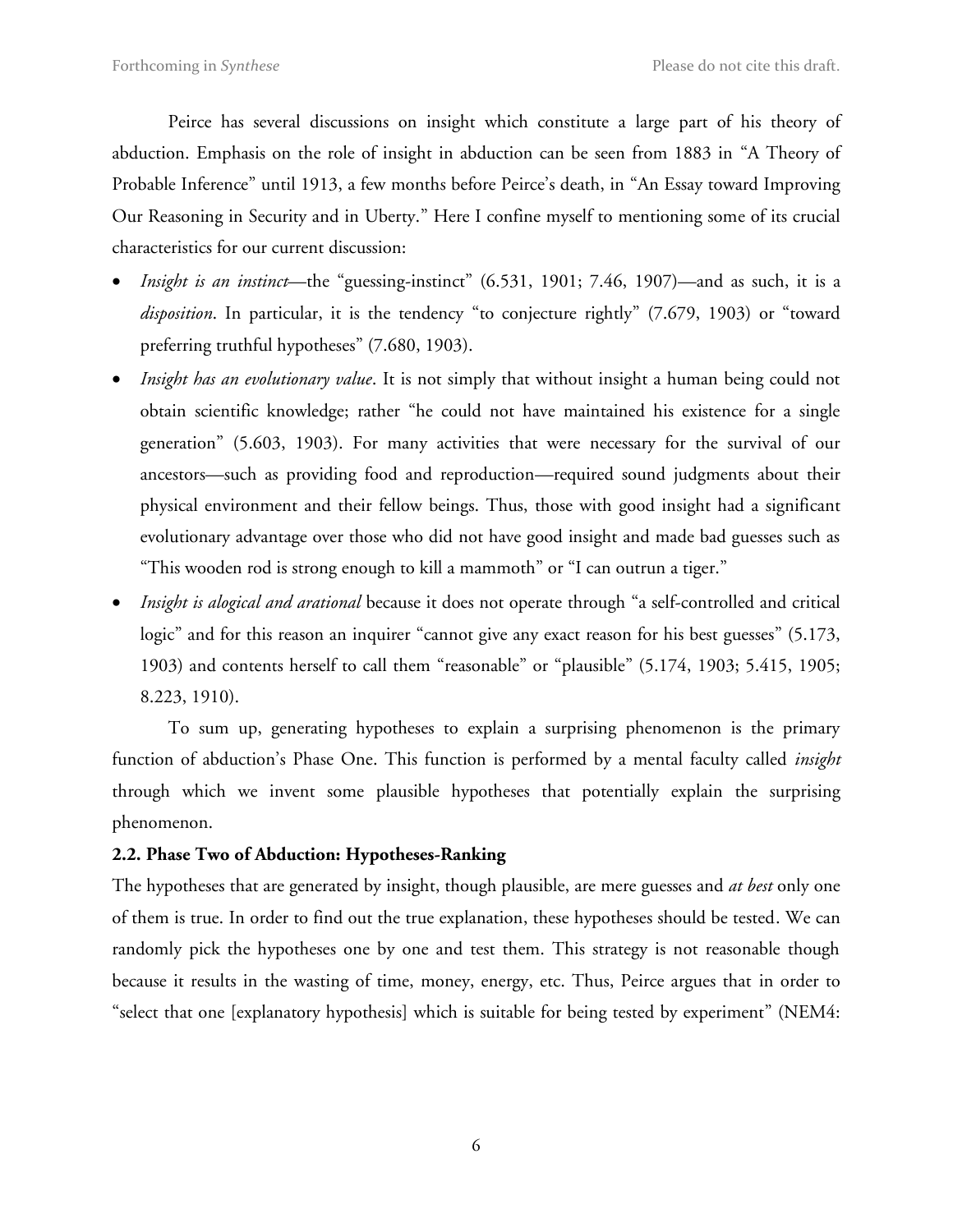$\overline{\phantom{a}}$ 

62, 1902), $6$  we should systematically rank the hypotheses to determine their priority for further examinations. This ranking "will include a preference for any one hypothesis over others which would equally explain the fact" (6.525, 1901). Providing this ranking to determine the relative pursuitworthiness of rival explanatory hypotheses for empirical testing constitutes Phase Two of abduction.

The criteria based on which hypotheses should be ranked are determined by what Peirce calls *economy of research*. Here, he uses "economy" in a broad sense, i.e., "economy of money, time, thought, and energy" (5.600, 1901; see also 6.528, 1901; 7.600, 1903). Some of the "economic" desiderata that Peirce mentions include cost of testing, testability, intelligibility, consistency with well-confirmed beliefs (7.220, 1901), refutability (1.120, 1896), fruitfulness or ability for continuation of inquiry (7.480, 1898), broad scope, simplicity (7.221, 1901) and accuracy (W8: xli, 1890).<sup>7</sup> Cost of testing aside, other desiderata that are mentioned here are called "theoretical virtues" or "epistemic values" in contemporary philosophy of science. It is generally accepted that these virtues make theories and hypotheses good $^8$  and some even argue that they are truth-conducive. $^9$  For Peirce, however, "abduction commits us to nothing. It merely causes a hypothesis to be set down upon our docket of cases to be tried" (5.602, 1903). Thus, *having a higher rank does not make a hypothesis more likely to be true*. It only means that its testing—and hence detecting whether it is true of false—requires less expenditure of time, money, energy, etc. than a lower-ranking hypothesis and hence it is worthier to pursue (NEM4: 37-8, 1902).

So after insight generates some plausible hypotheses to explain a surprising phenomenon in Phase One of abduction, Phase Two ranks these hypotheses, primarily based on their theoretical virtues, to determine their relative pursuitworthiness for further examinations. The hypothesesranking marks the end of abductive inference which, for Peirce, is the first stage of scientific inquiry. After abduction, we derive necessary and testable consequences of the highest-ranking hypothesis through *deduction*, which constitutes the second stage of scientific inquiry, and take them as predictions. *Induction*, according to Peirce, is the third and the final stage of scientific inquiry and

<sup>6</sup> References to Peirce's *The New Elements of Mathematics* (1976) are of the form (NEM volume number: page number, date).

<sup>7</sup> References to the eighth volumes of *Writings of Charles S. Peirce: A Chronological Edition* (2010) are of the form (W8: page number, date).

<sup>&</sup>lt;sup>8</sup> See, for instance, Kuhn (1977), Quine and Ullian (1978, Chapter vi), Hempel (1979), and Laudan (1984).

<sup>&</sup>lt;sup>9</sup> For instance, Newton-Smith (1981, pp. 226–32), McMullin (1996), Lipton (2004, Chapter 9), and Schindler (2018).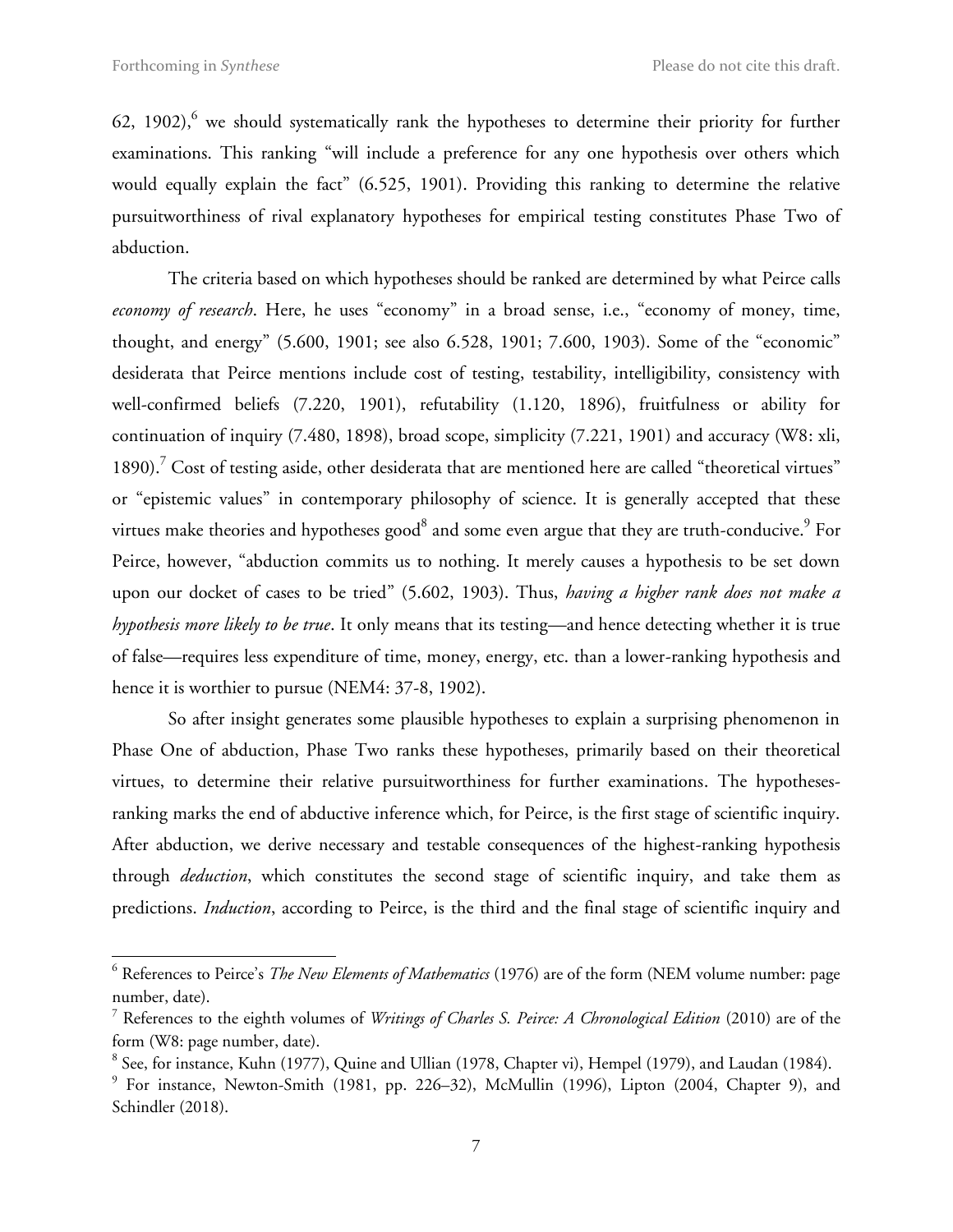consists of testing those predictions to see whether they are true or false (5.141, 1903; 2.755, 1902). In principle, by induction scientific inquiry terminates in the discovery of "the sole true explanation" (7.219) of the given phenomenon. Figure 1 provides a schematic picture of the two phases of abduction and the three stages of the scientific inquiry as described by Peirce.



Figure 1. Peirce's Three Stages of Scientific Inquiry (above the dashed line is the realm of mere possibility and is not actually a part of scientific enquiry.)

## **3. Inference to the Best Explanation**

In this section, I provide a general description of IBE. The term "Inference to the Best Explanation" was coined by Harman in 1965. Since then, it has become a term of art and sometimes philosophers use it in different ways. For instance, different accounts of IBE vary in terms of how demanding their characterization of *the best* explanation is. For Harman, IBE is a type of inference in which "one infers, from the premise that a given hypothesis would provide a "better" explanation for the evidence than would any other hypothesis, to the conclusion that the given hypothesis is true" (1965, p. 89). Musgrave, however, holds that it is not enough for the best explanation to be simply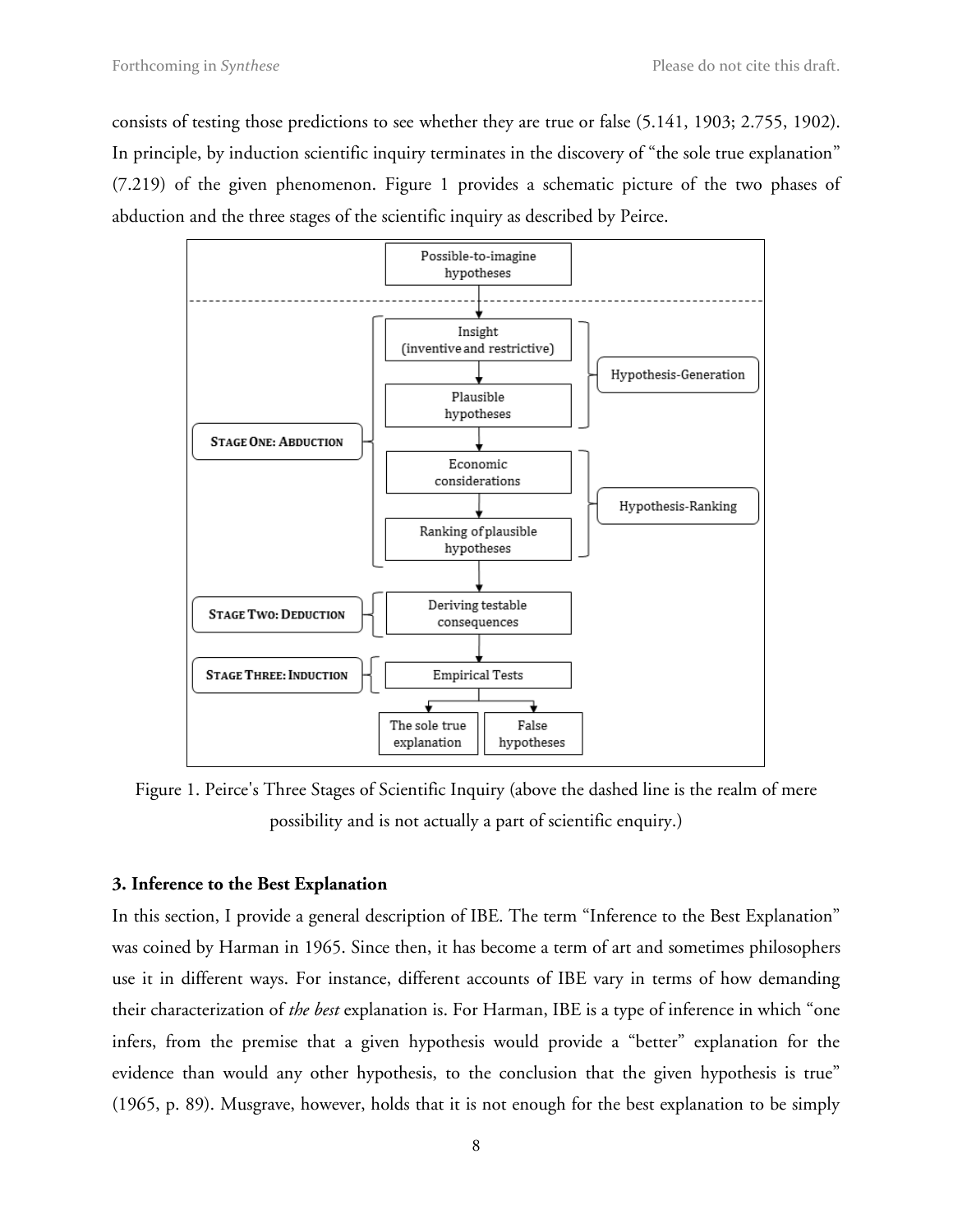better than its rivals; rather, by itself it should be a "satisfactory" explanation too (1988, p. 239). Hacking's construal of IBE is even more demanding:

if, confronted by some phenomenon, you find one explanation (perhaps with some initial plausibility) that makes sense of *what is otherwise inexplicable*, then you should conclude that the explanation is probably right. (1983, p. 52, my emphasis)

In this construal, the best explanation should also be *the only available explanation*, the one without which the phenomenon remains unexplained.

In this paper, I do not aim to evaluate different views of IBE. So, for the purpose of our current discussion, I simply focus on Peter Lipton's (2004) account of IBE which is one of the most developed accounts in the literature to this date. In the following, I describe Lipton's IBE and in order to make it easier for the reader to follow all its different stages—and, later, to compare it with abduction—I provide its schematic depiction (Figure 2).

### **3.1. Lipton's Account of IBE**

According to Lipton, *in principle*, IBE is an inference to the best *potential* explanation in a broad sense:

the potential explanations of some phenomena are those that do explain them *in a possible world* where our observations hold. *This pool is very large, including all sorts of crazy explanations nobody would seriously consider*. (Lipton 2004, p. 59, my emphasis)

Obviously, the pool of all *potential* candidate explanations is not an *actual* set of candidate explanations. After all, they are merely potential and most of them, although possible to imagine, are not even thought about. *In practice*, therefore, IBE always begins with a significantly smaller pool of "live options" or "plausible candidates" (Lipton 2004, p. 59) that only includes those hypotheses that are *actually* taken seriously by scientists for explaining a phenomenon. The process of narrowing down the pool of all potential explanations to the pool of plausible candidates is the function of what Lipton calls the "plausibility filter" (Lipton 2004, p. 61).

### **3.1.1. The First Filter of IBE**

The plausibility filter is the first filter of IBE and consists of two main elements that work together. The first element is *contrastive evidence*. Lipton advocates a contrastive view of explanation according to which most of the times what gets explained "is not simply 'Why this?', but 'Why this *rather than* that?'" (2004, p. 33). Contrastive evidence is the evidence that can be used to answer the latter but not necessarily the former question and Lipton uses it as a filter to remove some merely possible explanations.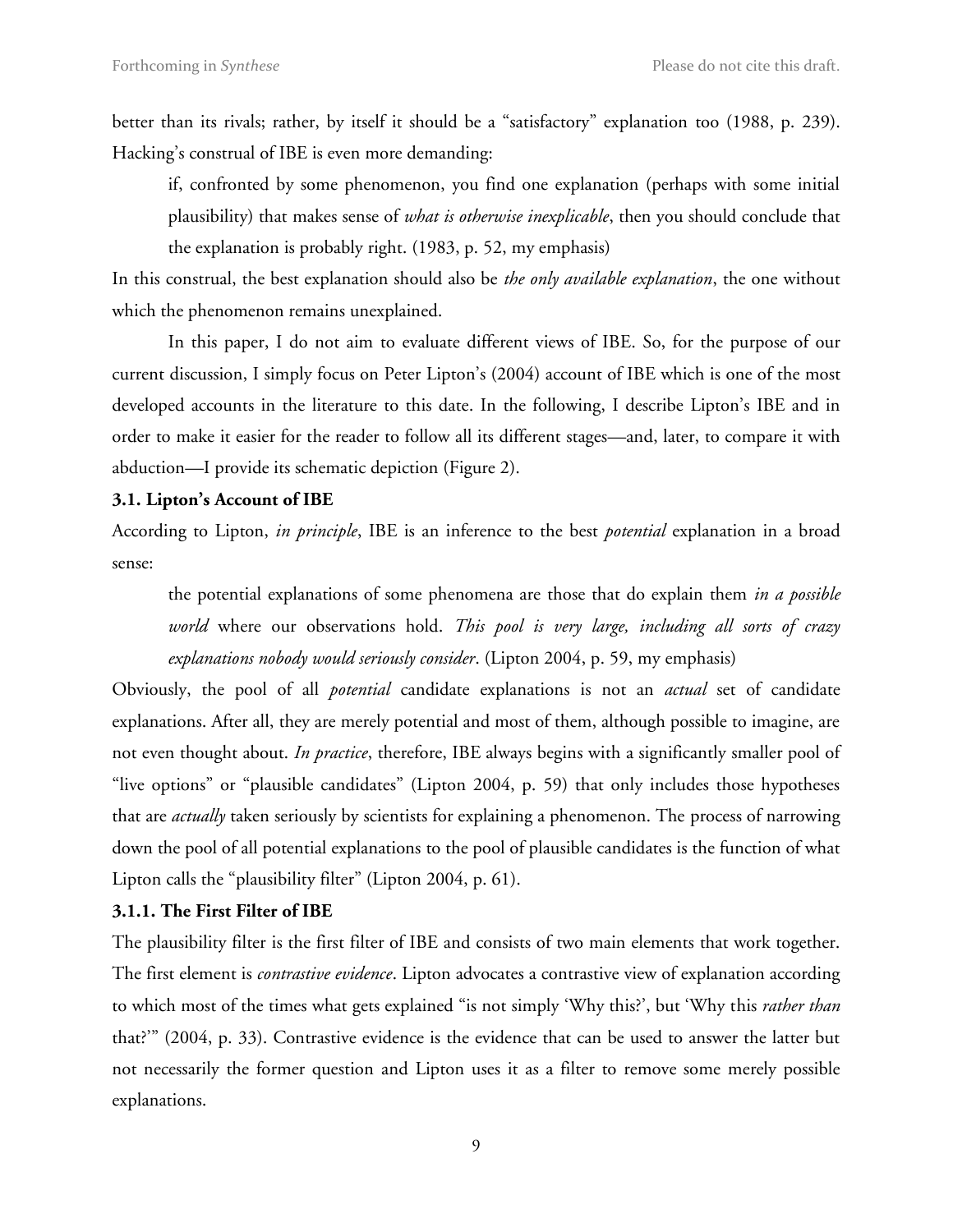For instance, consider Lipton's favorite example, namely, Ignaz Semmelweis's research on childbed fever in the Vienna Hospital. Although Semmelweis was looking for the cause of childbed fever, he did not simply ask "What does explain childbed fever?" Rather, he focused on a contrast that he observed between the mortality rates (caused by childbed fever) of the two maternity wards and asked: "Why the mortality rate of the first ward is higher than the mortality rate of the second ward?" A merely potential explanation could pass the plausibility filter to become a live option only if it could potentially explain this contrast in mortality rates. This enabled Semmelweis to eliminate candidate explanations such as childbed fever epidemic and diet because these factors were similar between the two wards and hence they were unable to explain the contrast in mortality rates.

For Lipton, the second element of plausibility filter is our *background beliefs* (2004, p. 73) which limit the number of plausible candidates in two ways. First, they help us to determine which contrasts are relevant. For instance, Semmelweis restricted his research to the contrast between the mortality rates of maternity wards and did not take into account the general division of the hospital because he knew that childbed fever happens following childbirth or miscarriage. Second, background beliefs filter those "crazy" candidates that do not cohere with them. For instance, since seeking astrological explanations is inconsistent with scientists' strong beliefs, they never consider them as live options in the first place.

### **3.1.2. The Second Filter of IBE**

After narrowing down all potential explanations to plausible options using the plausibility filter, a second filter eliminates some of the plausible options and hence narrows down the pool of plausible explanations even more. This filter consists of two processes: (i) figuring out what data can discriminate against a plausible candidate explanation and (ii) producing those data via experimentation. This filter, according to Lipton, *might* narrow down the pool of plausible candidates to a single explanation.

For instance, in the case of Semmelweis's research, the delivery position of women in the first ward was different from women in the second ward. This made the delivery position a plausible candidate to explain the mortality rate contrasts. Semmelweis correctly reasoned that if this candidate explanation is true, changing the delivery position of women in the first ward should result in more or less similar mortality rates for both divisions. This specified the discriminating data against (or in favor of) the delivery position hypothesis. He tested the hypothesis by changing the delivery position of women in the first ward but did not observe any changes in the mortality rate. Thus, he rejected the delivery position hypothesis. Yet, Semmelweis also found out that only in the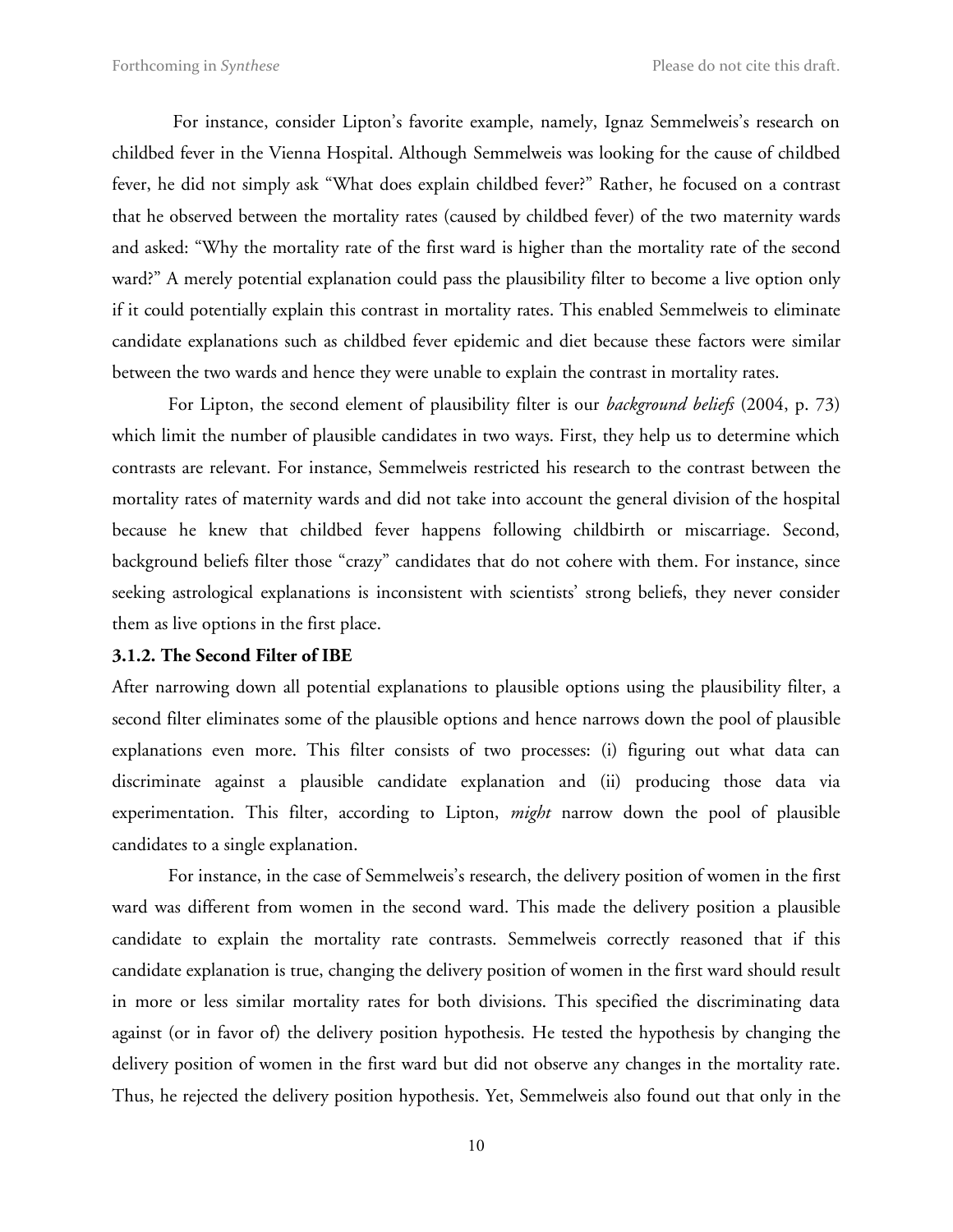first ward women were exposed to "cadaveric matter" from obstetrical training of medical students. Again, he hypothesized that it might be a cause of the higher rate of childbed fever in the first ward. He asked all the students to disinfect their hands after performing autopsies. As a result, the mortality rate of the first division reduced to the same level as that of the second division. This confirmed that the cadaveric matter is a cause of childbed fever.

## **3.1.3. IBE's Ranking Process**

l

Since Lipton calls his account "the two-filter version" of IBE (2004, p. 67) and his paradigmatic example—i.e., Semmelweis's research—is successfully finished<sup>10</sup> after the second filter, one might imagine that there is nothing more to IBE besides the two filters. There is, however, a third stage in Lipton's IBE that he does not discuss as explicitly as the two filters. This stage addresses a "daunting question" that "cannot be avoided in a full assessment of Inference to the Best Explanation," that is, the "question of comparative loveliness … [of] two hypotheses [that] do both explain the same data" (Lipton 2004, p. 90). Lipton acknowledges that usually the second filter narrows down the live options to a *group* of empirically equivalent yet different explanations. A complete account of IBE should include a procedure for selecting the best of these empirically equivalent candidates:

Typically, this process [i.e., the second filter] will not leave only one candidate in the running, but then the diverse explanatory considerations mentioned in the last chapter, considerations that include mechanism and unification, come into play. (Lipton 2004, p. 149)

The diverse explanatory considerations that Lipton mentions here are explanatory virtues of candidate explanation. Beside mechanism and unification, these "features that make one explanation lovelier than another" include "precision, scope, simplicity, fertility or fruitfulness, and fit with background belief" (Lipton 2004, p. 122). So if multiple candidate explanations pass the second filter, in the third stage we should determine their comparative loveliness. For this reason, the candidates should be ranked based on their explanatory virtues. The one with the highest-ranking is *the best explanation*.

To sum up, as Figure 2 depicts, Lipton's IBE begins with the plausibility filter that determines which candidate explanations are live options and should be taken seriously. Then, the

<sup>&</sup>lt;sup>10</sup> This is not an accurate description of Semmelweis's research. Through a close historical examination of his research, Dana Tulodziecki (2013) convincingly argues that Semmelweis was not as perfect a reasoner as he is depicted by many philosophers of science—including Lipton—to be. For instance, at different stages of his research, he was simply ignoring available alternative explanations.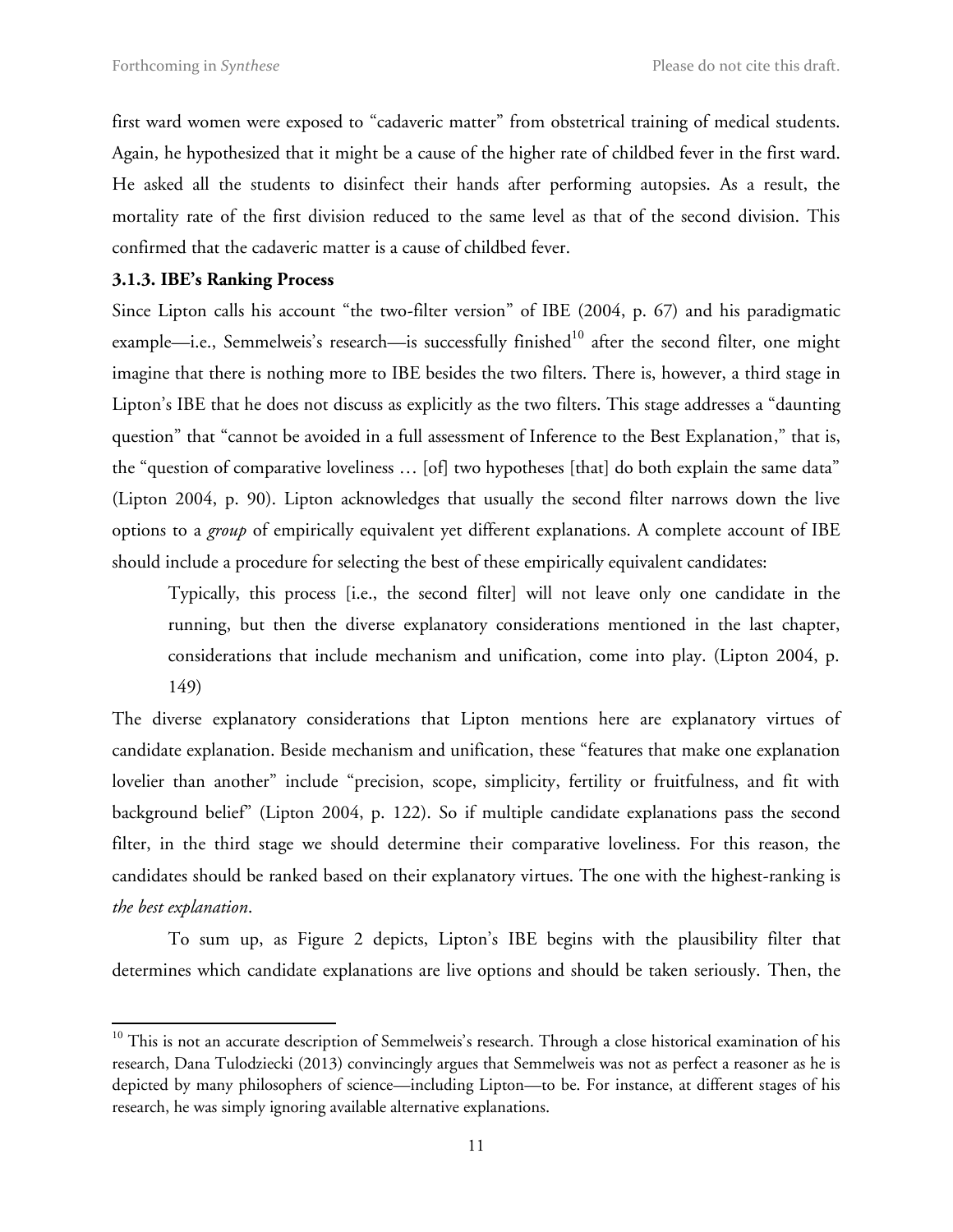second filter eliminates some of the plausible candidates or live options through the empirical data that is produced by new observations and experimentations. Finally, if multiple candidates pass the second filter and survive the empirical tests, a ranking process ranks these empirically equivalent explanations based on their explanatory virtues. The highest-ranking candidate is the best explanation.



Figure 2. Lipton's account of IBE (above the dashed line is the realm of mere possibility and is not actually a part of IBE.)

## **4. From Abduction to IBE**

In this section, I examine the relationship between abduction and IBE—it would be helpful for the reader to refer to Figures 1 and 2 through this comparison. I show that they have important differences and similarities. More importantly, I argue that their major differences are natural results of two historic developments in the philosophy of science, i.e., Reichenbach's DJ distinction and the problem of underdetermination of theory by data.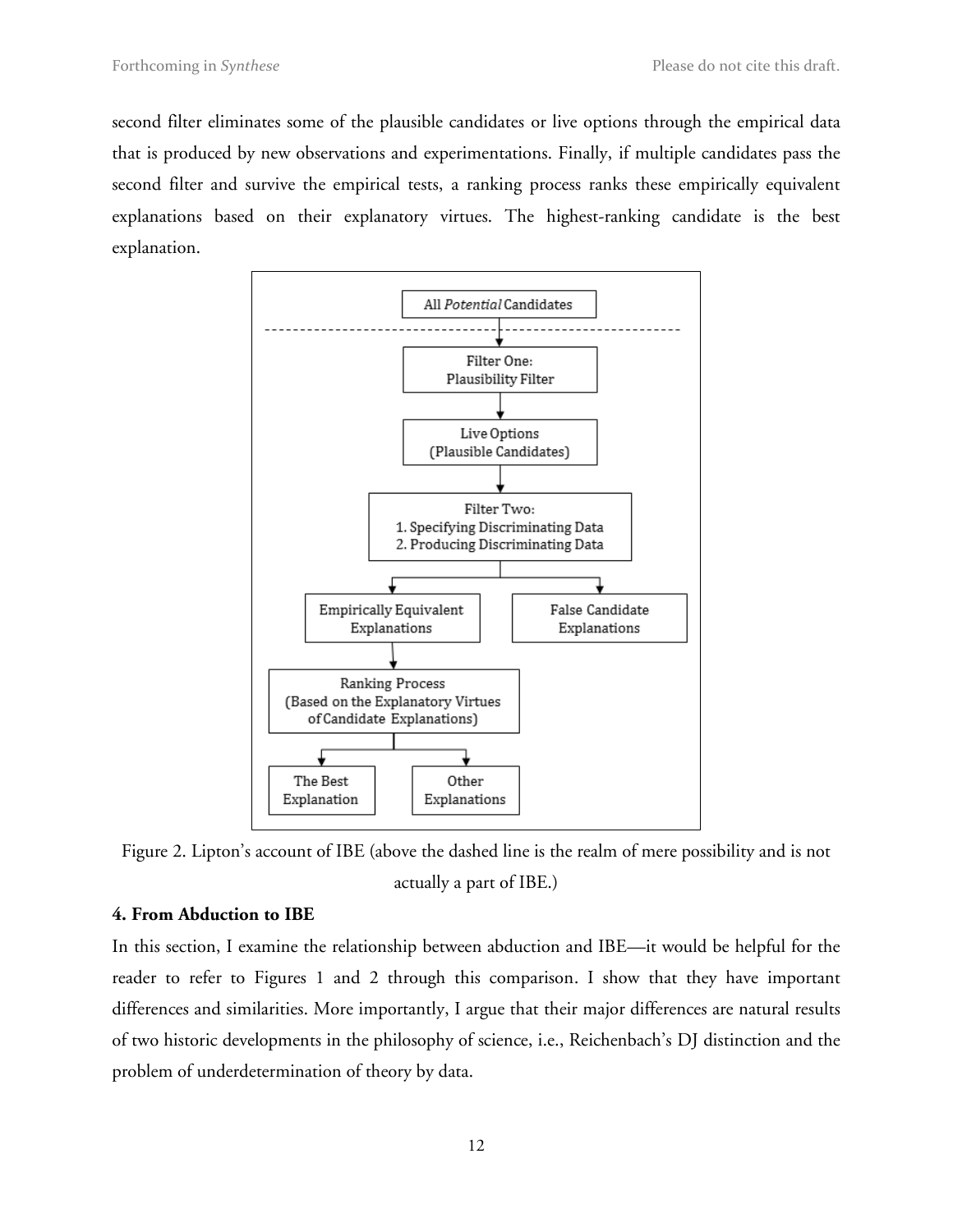### **4.1. Abduction Is neither Induction nor Deduction**

First, let's briefly discuss an obvious difference between abduction and IBE. Through abduction, we come up with some explanatory hypotheses for a given phenomenon and a ranking of these hypotheses which determines their pursuitworthiness. But finding testable consequences of these hypotheses is a function of *deduction*, performing experiments to test them is *induction*, and these two types of inference are strictly distinct from abduction. Lipton, however, includes these inferences *within* the second filter of IBE. For, identifying discriminating data should be done *deductively* and producing the discriminating data via experimentation is equivalent to Peircean induction. Therefore, abduction is different from IBE because the latter includes induction and deduction. Since different versions this distinction between abduction and IBE has been already discussed in the literature,<sup>11</sup> I do not delve into more details here. Instead, in the following, I shall focus on two differences that have not been discussed.

#### **4.2. Insight and the Context of Discovery**

 $\overline{\phantom{a}}$ 

The first major difference between abduction and IBE that I discuss here can be better seen against one of their interesting similarities. Both abduction and IBE include something to narrow down a large number of possible-to-imagine candidate explanations for a given phenomenon to a significantly smaller pool of plausible hypotheses: in abduction, insight has a restrictive function for this reason and IBE includes the plausibility filter. But insight and plausibility filter are different in a significant way. Insight is primarily the faculty of *generating* new hypotheses and its restrictive function is secondary and through *not-inventing* implausible hypotheses. The plausibility filter, however, functions *restrictively*; after all, it is just a *filter*. Neither of its elements, namely, contrastive data and background beliefs, can *invent* new explanatory hypothesis as insight does. This constitutes the first crucial difference between abduction and IBE: only abduction fully embraces hypotheses*generation*.

In the following, first I argue that hypotheses-generation in Peircean abduction is one of the main targets of Reichenbach's DJ distinction and its consequent jettisoning of the context of discovery from philosophy of science. Then I show that in comparison with abduction, Lipton's IBE covers the context of discovery quite minimally. In particular, there is nothing corresponding to the

<sup>&</sup>lt;sup>11</sup> Hintikka (1998) distinguishes between abduction and IBE on the ground that the latter is more akin to deduction. Minnameier (2004), however, claims that abduction is different from IBE, because the latter is similar to Peirce's concept of induction. Campos (2009), too, extensively discusses the fact that abduction has nothing to do with confirming (or disconfirming) evidence for a hypothesis—i.e., has nothing to do with induction—while IBE is similar to induction.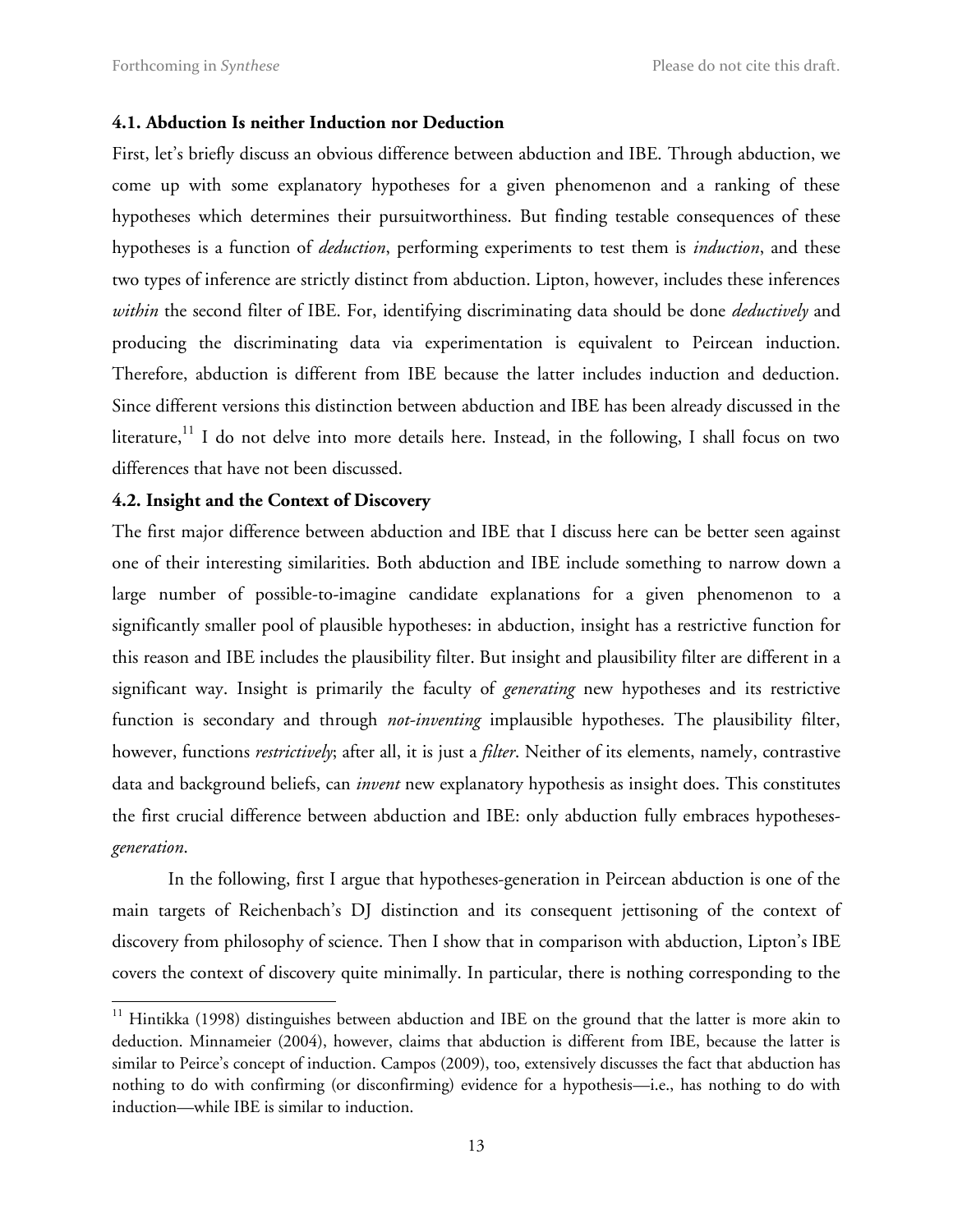*inventive* function of insight in IBE. This can be seen as a natural result of Reichenbach's DJ distinction.

### **4.2.1. Historical Link between Abduction and Reichenbach's DJ Distinction**

The astonishing historical relationship between abductive hypotheses-generation and Reichenbach's DJ distinction is neglected in the history of philosophy of science. Before shedding some light on this interesting issue, first let's begin with the well-known but less direct relationship between hypotheses-generation and the context of discovery. In his *Experience and Prediction* (1938a), Reichenbach uses "discovery" for the subjectively performed process of *finding* a new theory (1938a, pp. 5–7). In his later work, *The Rise of Scientific Philosophy* (1951), Reichenbach describes the context of discovery in more detail:

The scientist who discovers a theory is usually guided to his discovery by *guesses*; he *cannot name a method* by means of which he found the theory and can only say that it appeared *plausible* to him, that he had the *right hunch*, or that he saw *intuitively* which assumption would fit the facts […] The act of discovery *escapes logical analysis*; there are *no logical rules* in terms of which a "discovery machine" could be constructed that would take over the *creative function* of the genius. (1951, pp. 230–231; my emphasis)

Now, recall the characteristics of insight that were discussed before. As we see, Reichenbach's description of the context of discovery is almost identical to Peirce's descriptions of hypothesesgeneration by insight. But Reichenbach also holds that the context of discovery is not a proper philosophical topic and hence he banishes it from philosophy of science to psychology, sociology, or history. Thus, once one adopts Reichenbach's DJ distinction, she should discard insight and hypotheses-generation from her philosophical account of explanatory inference.

But the historical link between abduction and Reichenbach's DJ distinction is more intimate and interesting. In the literature, the DJ distinction is always traced back to Reichenbach's *Experience and Prediction—*see, for instance, Howard (2003, p. 54, 2006), Richardson (2006), and Schickore (2018). What is overlooked by these (and many other) authors is that shortly before the publication of *Experience and Prediction*, the DJ distinction appears in one of Reichenbach's papers (1938b). Here is the background story of this paper.

In 1935, Reichenbach publishes his *Wahrscheinlichkeitslehre*<sup>12</sup> in which he proposes a probabilistic approach to theory choice and theory confirmation in science. A year later, Nagel

 $\overline{\phantom{a}}$ 

<sup>12</sup> The book was later translated into English as *The Theory of Probability* (1949).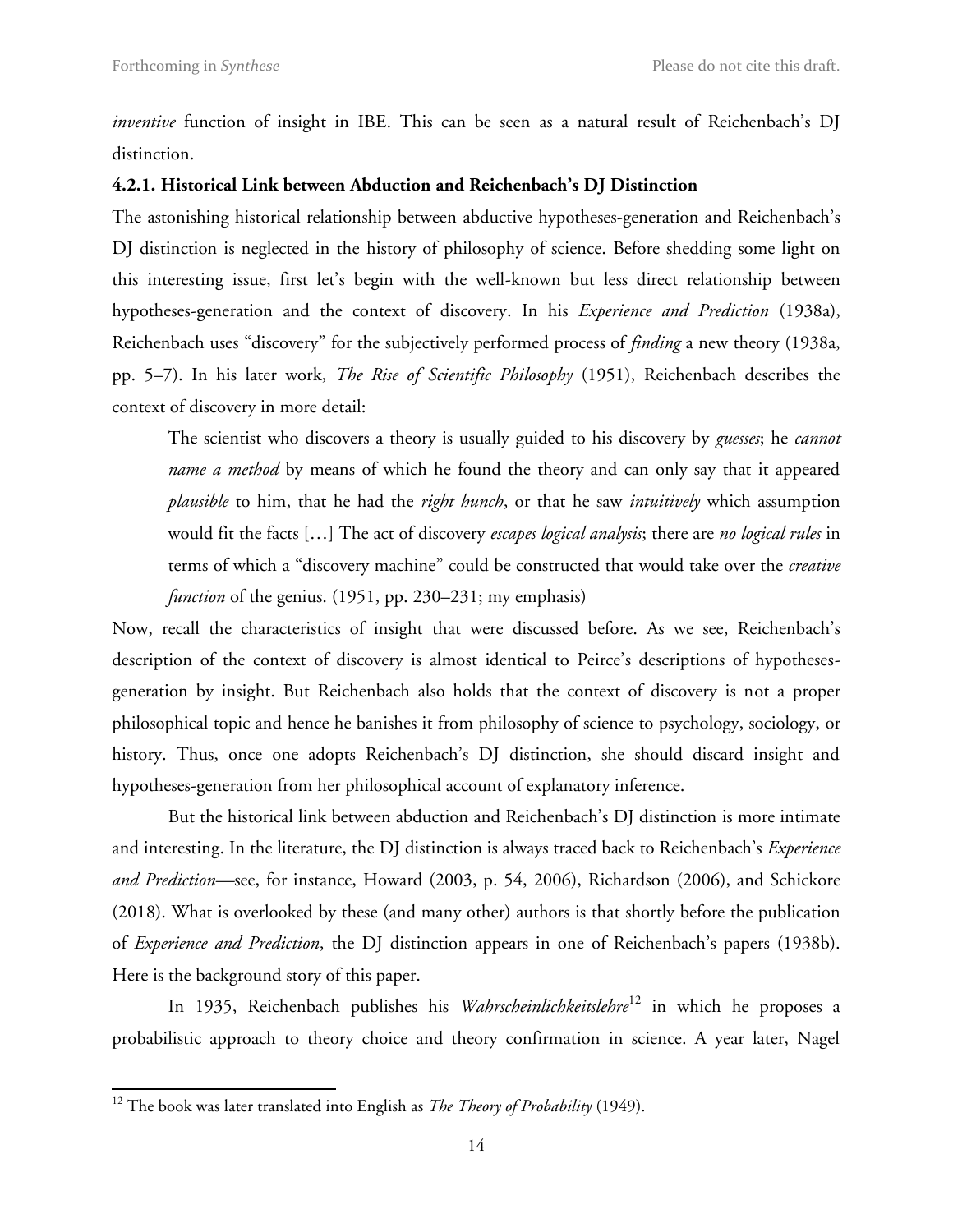l

(1936) publishes a review of Reichenbach's book and criticizes his probabilistic approach to theory choice. He claims that not only do scientists not really talk about probabilities of theories, but also they do not even think that "the probability of a theory" has an objective meaning. He continues:

eminent men of science repeatedly assert that a theory is found satisfactory by them partly on esthetic grounds, partly because they know no alternative theory, and partly because the consequences of the theory have been tested in accordance with a definite technique […] it seems to me that the last suggesttion [*sic*], thrown out but left undeveloped by Charles S. Peirce, comes closer to stating the procedures actually employed in the sciences than anything that Prof. Reichenbach has indicated on this matter. (Nagel 1936, p. 508)

Obviously, in this passage Nagel does not talk about abduction. Rather, he talks about Peircean induction, i.e., "the experimental testing of a theory" (5.145, 1903). In response to Nagel's criticism Reichenbach writes a paper which shows that he totally misunderstands Nagel (and Peirce) in this regard. For the first time, the DJ distinction appears in this paper that is published in January 1938, several months before *Experience and Prediction*. Reichenbach writes:

If we want to construct a philosophy of science, we have to distinguish carefully between two kinds of context in which scientific theories may be considered. The *context of discovery* is to be separated from the *context of justification*; the former belongs to the *psychology of scientific discovery*, the latter alone is to be the object of the *logic of science*. The confusion of the two kinds of context has become the root of many a misinterpretation of the procedure of science. I confess that the remarks of Peirce concerning the construction of scientific theories, quoted against me by Dr. Nagel, seem to me to suffer from the same confusion. I admire Charles Peirce as one of the few men who saw the relations between induction and probability at an early time; but just his remarks concerning what he calls "abduction" suffer from an unfortunate obscurity which I must ascribe to his confounding the psychology of scientific discovery with the logical situation of theories in relation to observed facts.<sup>13</sup> (1938b, p. 36, original emphasis)

I am not claiming that this was the first time that Reichenbach came up with the idea of the DJ distinction. Nor am I claiming that Peirce's theory of abduction is the only target of the DJ

<sup>&</sup>lt;sup>13</sup> Having a high view of Peirce's theory of induction and probability and, at the same time, ignoring (if not disdaining) his theory of abduction could be seen among other philosophers too. Braithwaite (1934), for instance, claims that Peirce's theory of probability and induction is one of the most important parts of his logic but there is nothing substantial in his theory of abduction in general, and insight in particular.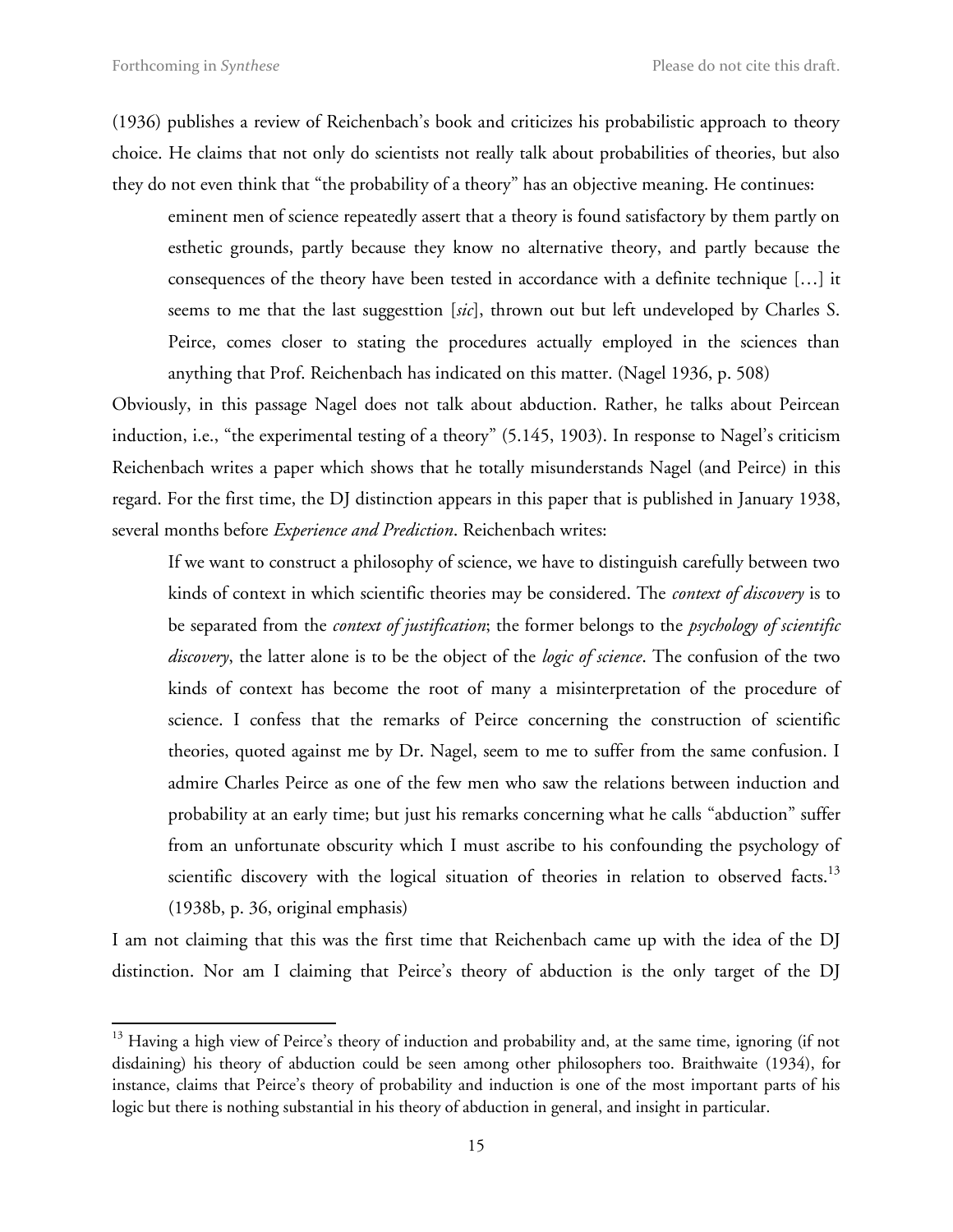distinction.<sup>14</sup> However, this passage reveals that one of the earliest targets of Reichenbach's DJ distinction is abduction and, in particular, its hypotheses-generation. This position is reinforced by the fact that in 1939, in his contribution to the first volume of the Library of Living Philosophers series on *The Philosophy of John Dewey* (Schilpp, 1939), Reichenbach (1939, p. 188, n. 28) once again relates Peircean abduction with the context of discovery.<sup>15</sup>

In the light of this historical fact, it becomes clear why one of the earliest and the most famous critics of Reichenbach's DJ distinction is also an advocate of Peirce's account of abductive hypotheses-generation. In *Patterns of Discovery* (1958), Norwood Russell Hanson writes

Disciples of the H-D [i.e., hypothetico-deductive] account often dismiss the dawning of an hypothesis as being of psychological interest only, or else claim it to be the province solely of genius and not of logic. They are wrong. If establishing an hypothesis through its predictions has a logic, so has the conceiving of an hypothesis. (1958, p. 71)

Hanson does not mention who these disciples of the hypothetico-deductive account are. But a quick look at Reichenbach's most extensive discussion about the DJ distinction clears all doubt. Reichenbach opens chapter fourteen of *The Rise of Scientific Philosophy* (1951) with a discussion about hypothetico-deductive method and how some philosophers have misunderstood this method by conflating it with the "psychological description of discovery" (1951, p. 230). And where does this misunderstanding come from? Reichenbach thinks that "The mystical interpretation of the hypothetico-deductive method as an irrational guessing springs from a confusion of context of discovery and context of justification" (1951, p. 231). After his clear attack on Reichenbach's DJ distinction, Hanson suggests that abduction provides us with a fruitful and promising theory of the logic of discovery (1958, Chapter IV).

In summary, I argued that from the beginning of its development, one of the main targets of Reichenbach's DJ distinction was abductive hypotheses-generation. For Reichenbach, it pertains to the context of discovery and, therefore, it is not a proper philosophical subject-matter. Now, I show that in comparison with abduction, IBE covers the context of discovery very minimally.

### **4.2.2. IBE and the Context of Discovery**

 $\overline{a}$ 

Reichenbach's DJ distinction and the consequent exclusion of the context of discovery from philosophy of science became a central dogma of logical empiricist philosophy of science (Howard

<sup>&</sup>lt;sup>14</sup> Don Howard (2006, p. 4) convincingly argues that the DJ distinction also targets the left wing of the Vienna Circle, especially Otto Neurath (1913).

 $15$  I am in debt of Don Howard who brought my attention to this work.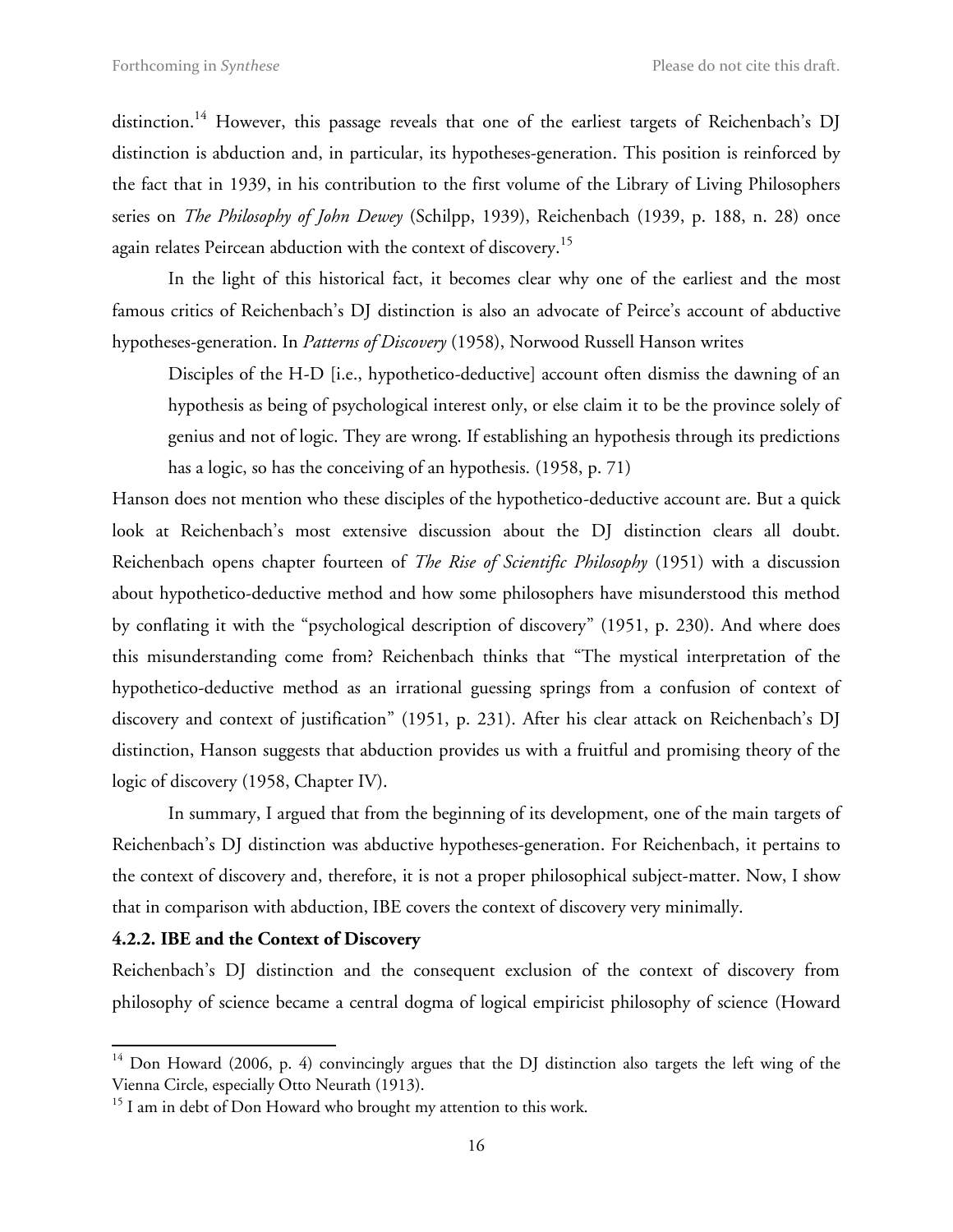$\overline{\phantom{a}}$ 

2006, p. 3).<sup>16</sup> Hempel, for instance, adopts the same approach towards hypotheses-generation and holds that "We may leave aside … the question of *ways of discovery*; i.e., the problem of how a new scientific idea arises, how a novel hypothesis or theory is first conceived" (1965a, pp. 82–83) because "the ways in which fruitful scientific guesses are arrived at are very different from any process of systematic inference" (1966, p. 205). Thus, in his hypothetico-deductive model of confirmation, Hempel completely ignores the context of discovery.

Since Lipton (2004, p. 3) introduces IBE as an alternative that compensates for the shortcomings of (Hempel's) hypothetico-deductive model, one might expect that IBE covers the context of discovery. In fact, Lipton makes such a claim but there is an important provision that should be taken into consideration. Lipton *only* claims that IBE covers the context of discovery better than Hempel's hypothetico-deductive model (2004, p. 82). Since Hempel completely jettisons the context of discovery from his philosophy of science in general, and his hypotheticodeductive model in particular, we should not expect too much from Lipton's IBE with respect to the context of discovery.

As mentioned before, Reichenbach and Hempel understand the context of discovery primarily—if not exclusively—in terms of the mental and psychological aspects of the thought processes that result in invention of new hypotheses. In his description of the context of discovery, Reichenbach uses phrases like "the form in which thinking processes … are subjectively performed" (1938, p. 6), "psychological description of discovery" (1951, p. 230), and "the creative function of the genius" (1951, p. 231). Hempel's characterization of the context distinction, too, relies on the distinction between "logical and psychological issues" (1965b, p. 6). The paradigmatic example of the latter is the invention of scientific hypotheses "*by an exercise of creative imagination*" (2001, p. 32, original emphasis; see also: 2000, pp. 75–76,). Understood in this sense, the context of discovery is fully embraced in Peircean abduction in which the mental faculty of insight plays a significant role. Yet, the psychology of discovery and the mental and psychological aspects of the thought processes that result in invention or generation of new hypotheses are missing from Lipton's IBE to a great extent.

<sup>&</sup>lt;sup>16</sup> The close association of the DJ distinction and the logical empiricist movement neither means that the DJ distinction did not survive the demise of logical empiricism nor that it was not accepted by philosophers unsympathetic to this movement. In fact, a precursor of the DJ distinction was introduced in the German edition of Popper's *The Logic of Scientific Discovery* (2002, p. 7, originally published in 1934), four years before its appearance in Reichenbach's works.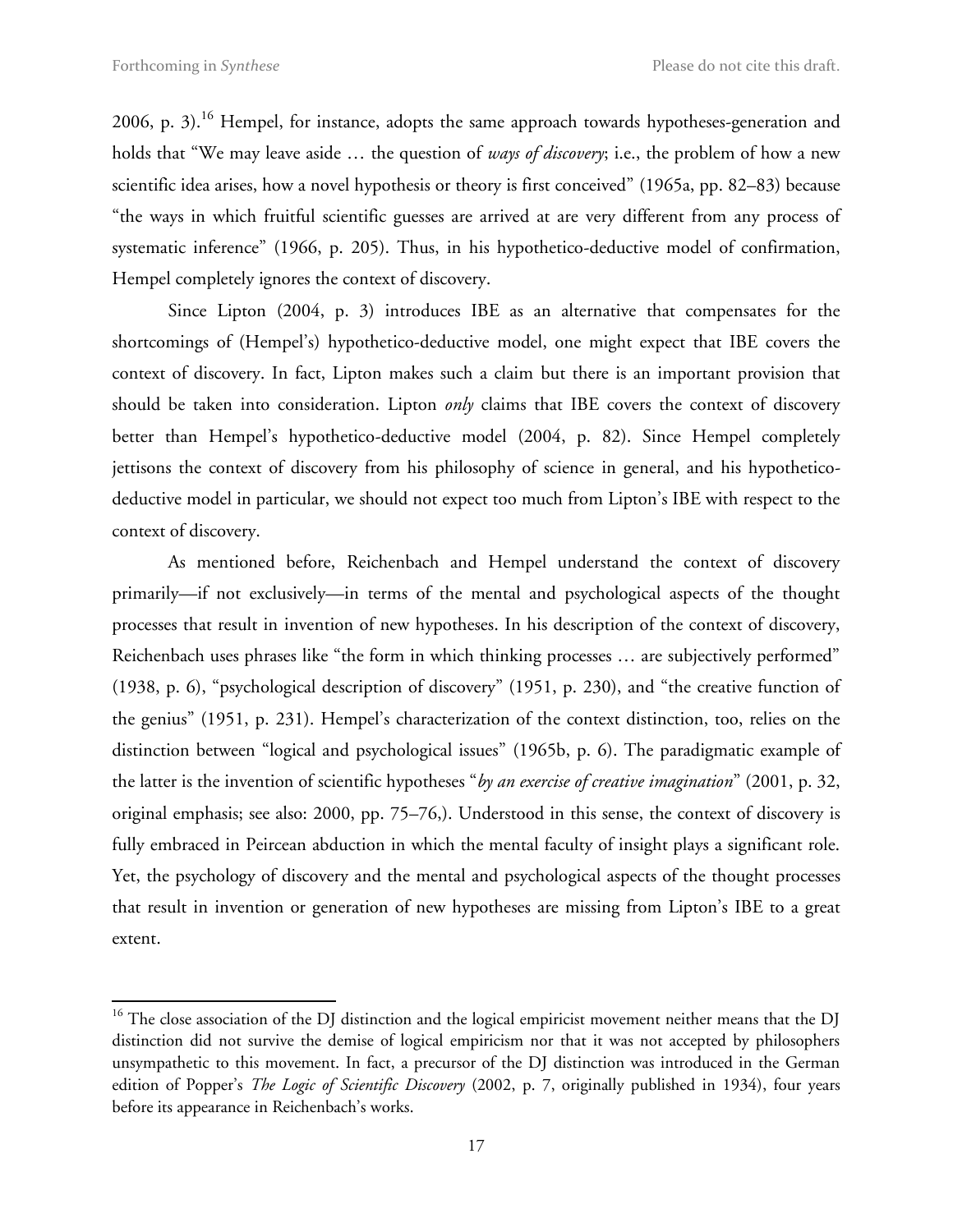The closest that Lipton gets to covering the context of discovery in IBE is when he discusses how effectively the plausibility filter—i.e., the first filter—narrows down the huge pool of possibleto-imagine candidates to the small pool of plausible candidates:

This version of Inference to the Best Explanation thus sheds some light on the context of discovery, since the requirement that a potential explanation cite a difference [i.e., the requirement of contrastive explanation in the plausibility filter] *severely restricts* the class of candidate hypotheses. (Lipton 2004, p. 73, my emphasis)

Lipton calls this eliminative process "the short list mechanism" through which only a very limited number of plausible hypotheses are generated in the first place (Lipton 2004, pp. 148–51). As mentioned before, Peirce explains this process by invoking the mental faculty of insight which *invents* only plausible hypotheses. This opens a room for a full inclusion of the context of discovery in abduction. Lipton's approach, however, is quite different. He does not talk about the psychological process of generating new hypotheses. Rather, to explain the short list mechanism, he focuses on the role of background beliefs that "serve as *heuristics* that guide us to new inferences, *by restricting the range of actual candidates*" (2004, p. 151, my emphasis). Although background beliefs are among those mental states that contribute to hypotheses-generation, their role, as Lipton acknowledges, is heuristic.

So when Lipton invokes background beliefs to answer the question of "How can it [IBE] account for the processes by which short lists are generated?" (2004, p. 149), he primarily addresses the *shortness* of the lists of new hypotheses rather than their *generation*. But the invention or generation of the new hypotheses is what the context of discovery (as understood by Reichenbach and Hempel) is all about. By bringing the heuristic role of background beliefs in generating new hypotheses to the foreground, Lipton's IBE covers the context of discovery *better than* Hempel's hypothetico-deductive model, in which the context of discovery is completely missing. Yet, as opposed to abduction, IBE does not include any substantial discussion about the mental faculties that might be involved in generating new hypotheses or the psychological aspects of the thought processes that result in such inventions. Therefore, in comparison with abduction, the presence of the context of discovery in IBE is very minimal.

In this section, I provided evidence to show that abductive hypotheses-generation and insight were among primary targets of Reichenbach's context distinction who considered them within the context of discovery and hence unrelated to philosophical discussions. Then I argued that there is nothing similar to insight in IBE which can be seen as a natural consequence of the DJ distinction.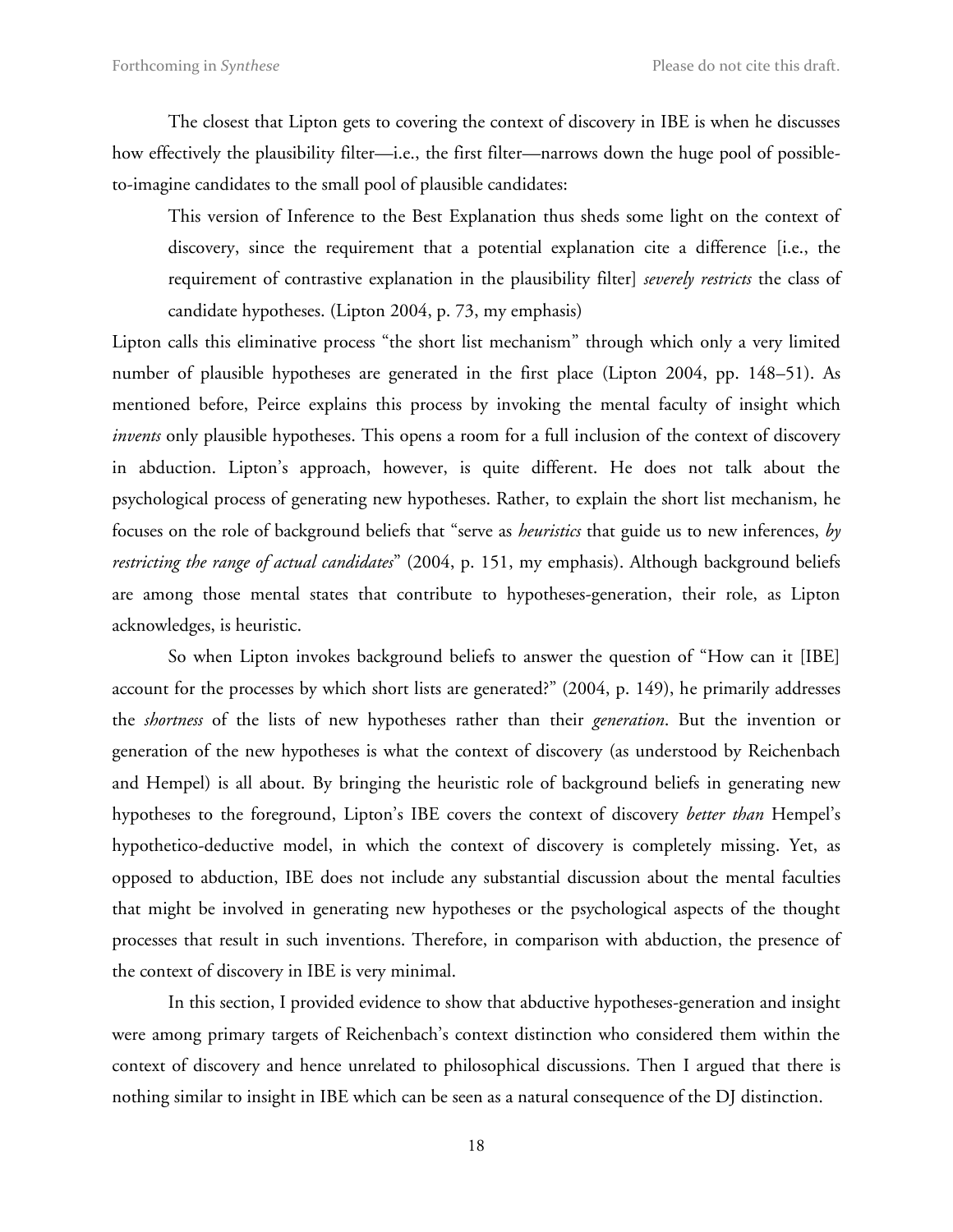### **4.3. Hypotheses-Ranking and the Problem of Underdetermination**

The second major difference between abduction and IBE can be better seen against two of their important similarities. First, both abduction and IBE include a hypotheses-ranking process. It constitutes Phase Two of abduction and in IBE it is done after the second filter to rank the hypotheses that survive empirical tests. Second, in both abduction and IBE theoretical virtues play an important role in the process of hypotheses-ranking. In abduction, theoretical virtues are introduced by Peirce as "economic" desiderata. In IBE, the ranking is done based on the candidates' explanatory virtues which are almost identical with theoretical virtues (Lipton 2004, p. 122). However, there are two significant and related differences between the ranking processes in abduction and IBE with respect to *when* they are done and *what* they rank. In abduction, hypotheses-ranking is done *before* conducting empirical tests and hence it ranks *untested hypotheses*. In IBE, however, hypotheses-ranking is done *after* conducting empirical tests and it ranks *successfully tested hypotheses* that are—at least so far—*empirically equivalent*.

As a result of these two differences, hypotheses-ranking processes in abduction and IBE have two completely different goals. In abduction, the goal is to determine the relative pursuitworthiness of hypotheses for further considerations such as empirical tests. For Peirce, since a hypothesis that is ranked is yet untested, whether it ends up in a higher (or a lower) rank has neither anything to do with the understanding that the hypothesis (if true) would provide nor with its probable truth. For Lipton, however, ranked hypotheses have already survived empirical tests. Thus, the aim of hypotheses-ranking is to determine which candidate is *the best* or *the loveliest* explanation, namely, which candidate (if true) provides the best understanding of the phenomenon and is most likely to be true.

In the following, I argue that the two differences between abduction's and IBE's hypothesesranking processes can be understood in terms of the problem of underdetermination, namely, the possibility of having multiple empirically equivalent explanations for a given phenomenon. First, I show that only in IBE the possibility of empirically equivalent explanations is taken into account. Secondly, I argue that Peirce did not address the problem of underdetermination because he was not aware of this problem. In particular, I argue against those who claim that Peirce knew about underdetermination but he did not address it because his pragmatism immunes his account of scientific inquiry to this problem.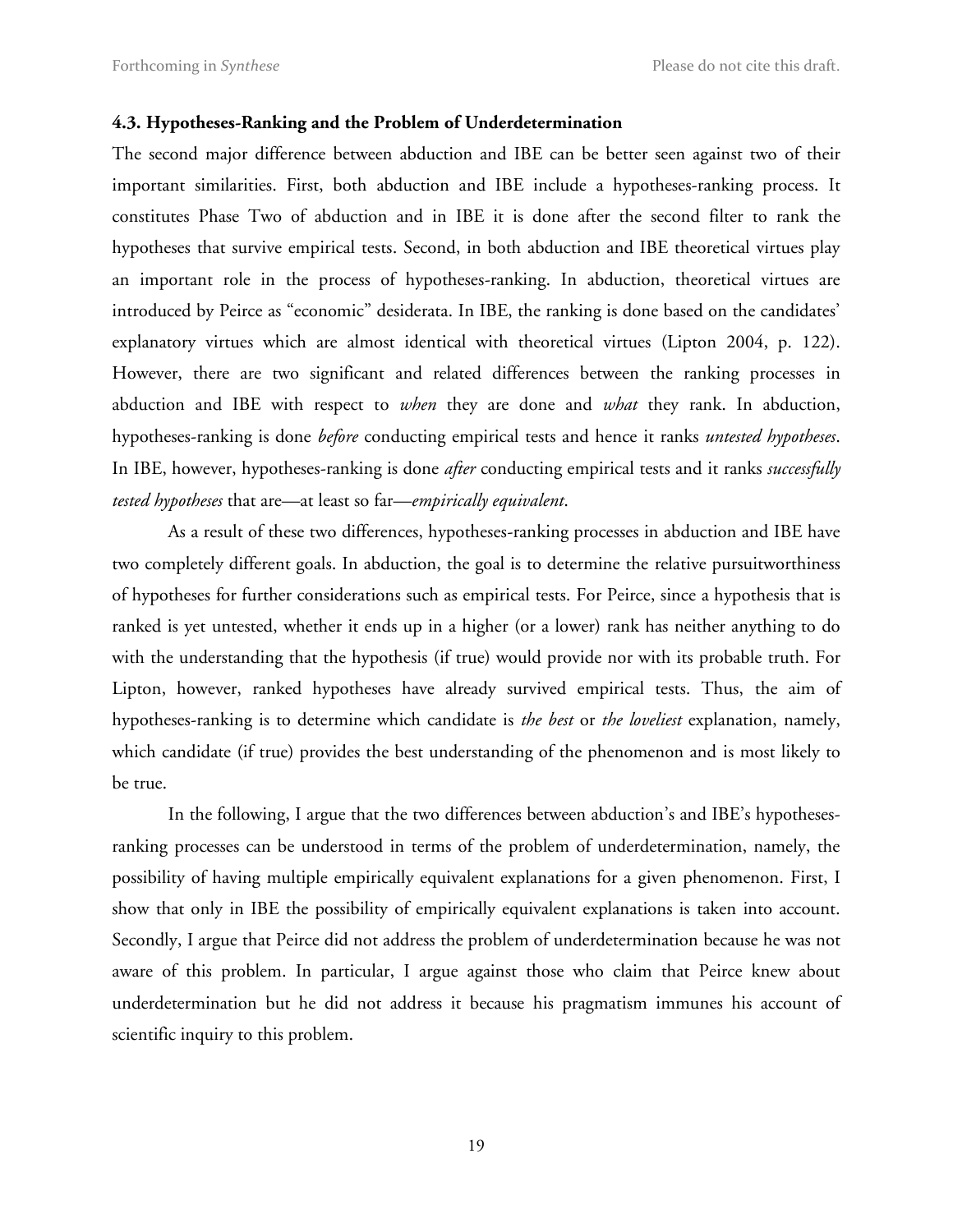#### **4.3.1. Abduction, IBE, and the Possibility of Empirically Equivalent Explanations**

According to Lipton, underdetermination is an inherent characteristic of non-deductive inferences. Because of underdetermination, in these inferences "a unique solution" is not guaranteed (2004, p. 5). As a result, he holds that in IBE, typically, the process of empirical testing "will not leave only one candidate in the running" (2004, p. 149). So, as mentioned before, he includes a hypothesesranking process in IBE *after* empirical tests to address the problem of underdetermination: if multiple empirically equivalent candidates pass the second filter, hypotheses-ranking specifies the comparative loveliness of the candidates and thereby determines which one is *the best explanation*.

Yet, Peirce believes that by the end of scientific inquiry, all the hypotheses that are abductively proposed to explain a phenomenon will be rejected inductively—i.e., through empirical tests—except for "the sole true explanation" (7.219, 1901) of the phenomenon: "the followers of science are animated by a cheerful hope that the processes of investigation, if only pushed far enough, will give *one certain solution* to each question to which they apply it" (5.407, 1878, my emphasis). But one might imagine that empirical tests alone suffice to determine *the sole true explanation* of a phenomenon only if one does not take underdetermination into account. If there is no underdetermination and empirical tests can always determine one true explanation, then the best function for hypotheses-ranking is determining which hypothesis should be tested first.

In summary, to address underdetermination, Lipton includes a hypotheses-ranking process for empirically equivalent candidates after empirical tests in his account of IBE. Peirce, however, overlooks underdetermination and ends his account of scientific inquiry with induction. So in his account, hypotheses-ranking is done before empirical tests to rank untested hypotheses and determine which one is better to be tested first. Therefore, the differences between hypothesesranking processes in Peirce's abduction and Lipton's IBE regarding *when* they are done and *what* they rank can be understood in terms of underdetermination and whether it is addressed or not.

#### **4.3.2. Peirce and Underdetermination**

Why doesn't Peirce address the problem of underdetermination? The simple answer is that he was not aware of this problem and the possibility of the existence of multiple empirically equivalent explanations for a single phenomenon. Some challenge this simple answer and suggest that Peirce was aware of underdetermination but did not need to address it because his pragmatism immunes his account of scientific inquiry to this problem. In the following, I argue that these claims are illgrounded. First, I show that the evidence for Peirce's awareness of underdetermination is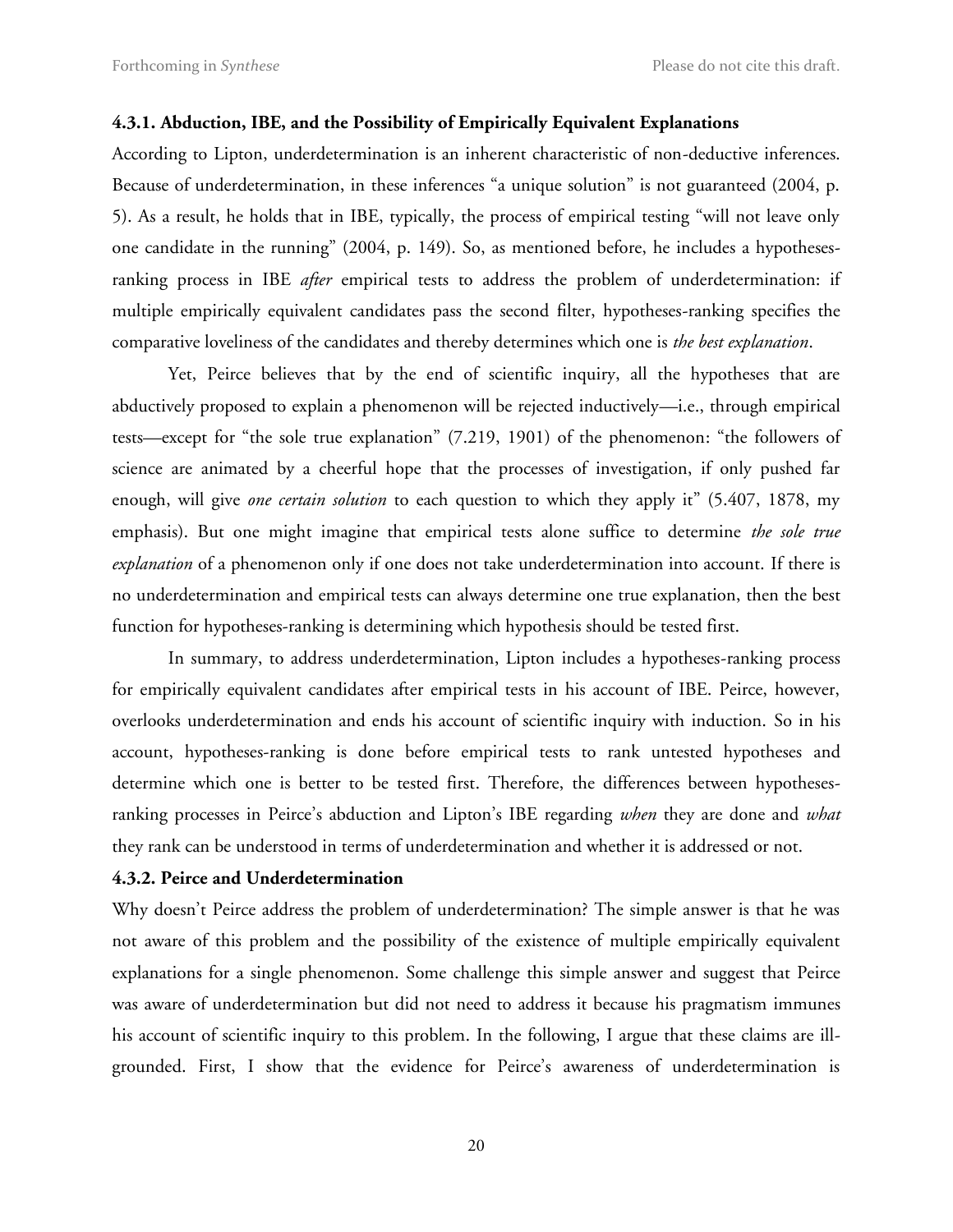$\overline{a}$ 

insufficient. Second, I argue that Peirce's pragmatism does not immune his account of scientific inquiry to the problem of underdetermination.

## *Peirce, Poincaré, and Underdetermination*

Poincaré's *Science and Hypothesis* (1905, French: 1902) is one of the pioneer works in which underdetermination has been recognized. Since Peirce was familiar with Poincaré's works,  $^{17}$  one might imagine that he knew about underdetermination too.<sup>18</sup> A small handful of scholars have claimed that Peirce got to recognize underdetermination. But de Regt (1999) persuasively rejects their claims. Since de Regt's paper, to the best of my knowledge, only Magnus (2005) has claimed that Peirce was aware of underdetermination. He quotes only one passage from Peirce as evidence for this claim:

Poincaré would have us write down the equations of hydrodynamics and stop there. This I declare to be contrary to demonstrated principles of logic. It is an error analogous to that of *agnosticism.* It is a species of agnosticism,—a recommendation that a certain line of inquiry be entirely abandoned … Let me recommend this Logical Maxim to you:

Never allow yourself to think that any definite problem is incapable of being solved to any assignable degree of perfection.  $(EP2: 187-8, 1903)^{19}$ 

Since underdetermination has no logical or empirical solution, Magnus counts this passage as Peirce's response to this problem and hence as evidence for its recognition by him.

But there are several problems with this claim. First, the scope of the Peirce's Logical Maxim is considerably broader than underdetermination. For instance, it can be considered as a maxim against global or local skepticism. The example that Peirce provides immediately after the quoted passage is also totally unrelated to underdetermination:

Think of Auguste Comte who when asked to name any thing that could never be found out instanced the chemical composition of the fixed stars; and almost before his book became known to the world at large, the first steps had been taken in spectral analysis. (EP2: 188, 1903)

 $^{17}$  In his works, Peirce mentions Poincaré's name and views several times (5.495-7, 1906; 6.370, 1902).

<sup>&</sup>lt;sup>18</sup> To the best of my knowledge, there is no evidence suggesting that Peirce was familiar with Pierre Duhem or his *The Aim and Structure of Physical Theory* (1954, French: 1906) which is considered by many as the *locus classicus* of underdetermination.

<sup>&</sup>lt;sup>19</sup> References to *The Essential Peirce: Selected Philosophical Writings* (Peirce 1998) are of the form (EP volume number: page number, date).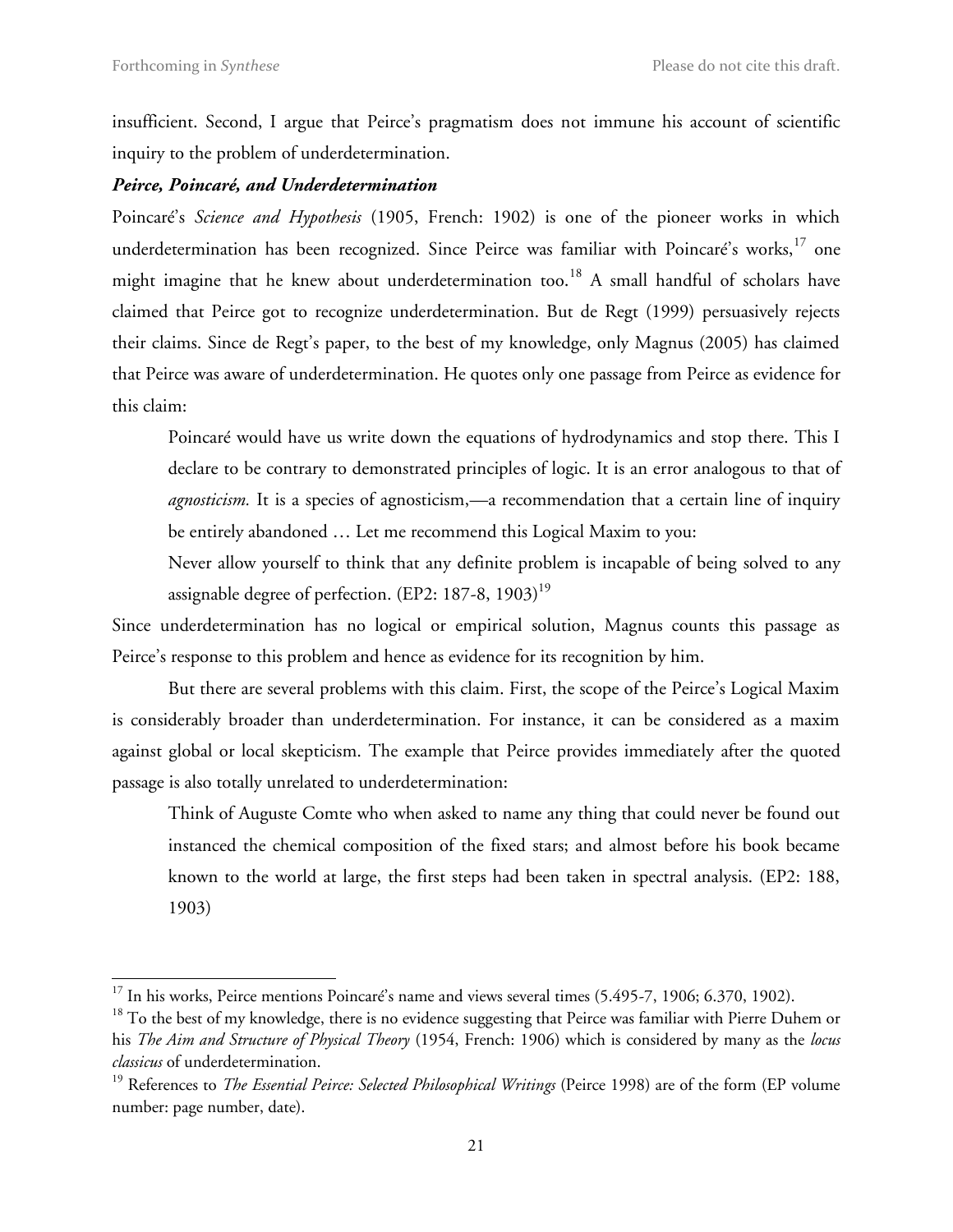Therefore, more evidence is required to show that Peirce's target is indeed Poincaré's underdetermination.

Second, Poincaré's classic underdetermination thesis pertains to the geometry of physical space. In particular, Poincaré (1905, Chapter 5) claims that whether the geometry of physical space is Euclidean or non-Euclidean is underdetermined by empirical evidence produced, for instance, by measuring the sum of the angles of a physical triangle in a cosmic scale. Peirce was familiar with non-Euclidean geometries and the possibility that they might be the geometry of physical space.<sup>20</sup> However, neither in the quoted passage nor anywhere else he discusses Poincaré's underdetermination of the geometry of physical space by empirical data. This suggests that he was not aware of Poincaré's underdetermination thesis.

Finally, the passage quoted by Magnus can hardly have anything to do with Poincaré's underdetermination thesis. First, Poincaré does not fall into agnosticism which is condemned by Peirce in the passage. Rather, he explicitly endorses Euclidian geometry. Secondly, Poincaré's reason for this endorsement is that Euclidian geometry is *simpler* than non-Euclidian geometries (Poincaré 1905, p. 50). This is perfectly compatible with Peirce's views. He holds that of two untested hypotheses that are otherwise equivalent, the one that is simpler should be selected as the working hypothesis (7.220, 1901). So if there is no empirical evidence against the hypothesis that the geometry of physical space is Euclidian—as follows from Poincaré's underdetermination thesis—for Peirce it is justified to select it as the working hypothesis—as Poincaré does. Therefore, I think Magnus does not provide sufficient evidence for Peirce's awareness of underdetermination through Poincaré's works.

### *Pragmatic Maxim and Illusionary Disputes*

 $\overline{a}$ 

Does Peirce's pragmatism make his theory of scientific inquiry immune to the problem of underdetermination? One of the kernels of Peirce's philosophy is his pragmatic maxim, famously stated in "How to Make Our Ideas Clear":

Consider what effects, that might conceivably have practical bearings, we conceive the object of our conception to have. Then, our conception of these effects is the whole of our conception of the object. (5.402, 1878)

<sup>20</sup> Peirce wrote a review on the English translation of Lobatchewsky's *Geometrical Researches on the Theory of Parallels* (1891) in which he acknowledges that Lobatchewsky's geometry "may, for all we can yet observe, be the system of nature" (W8: 217, 1892).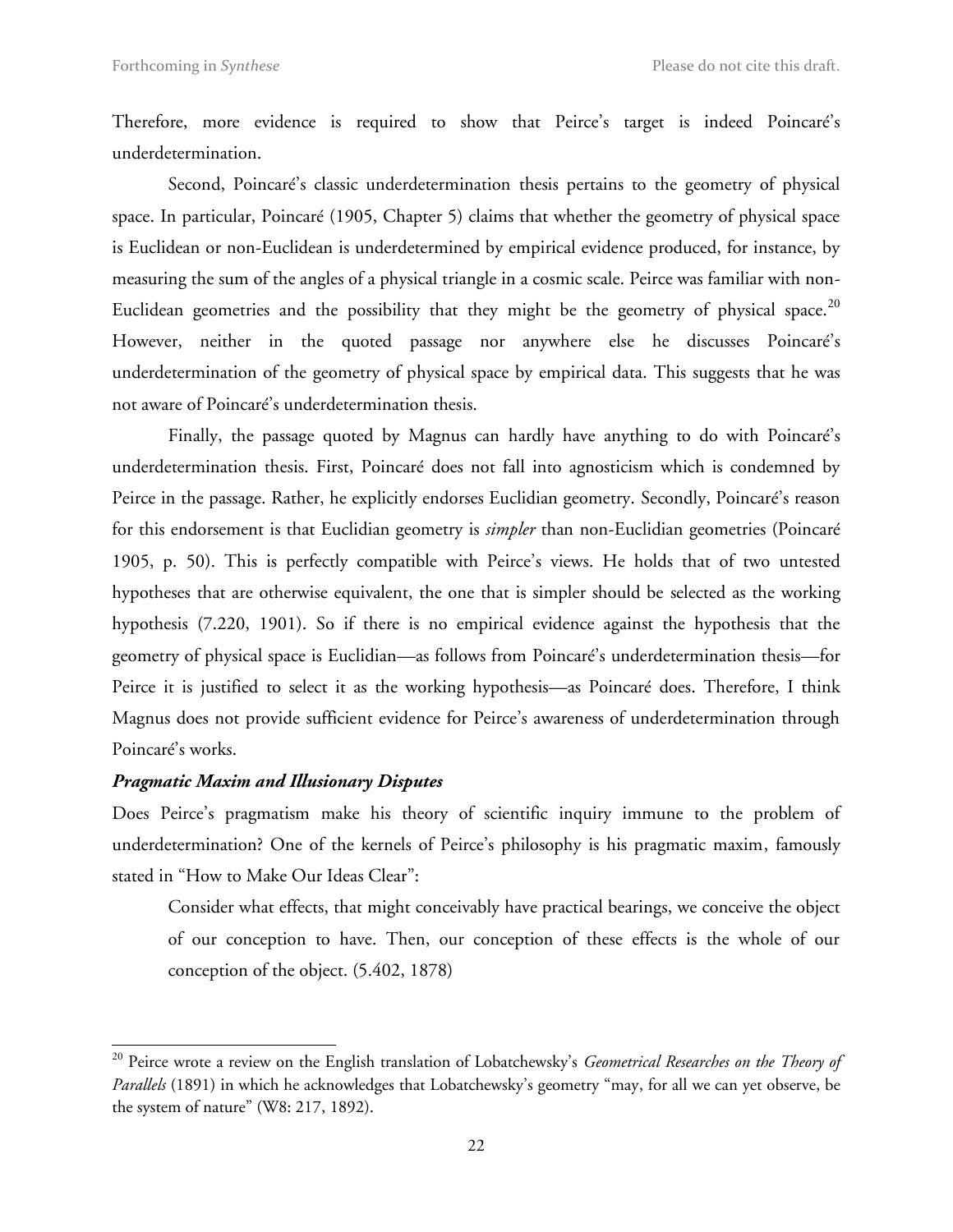$\overline{\phantom{a}}$ 

This maxim is mostly known as a criterion of meaning according to which the meaning of a proposition (or concept) is known when its effects on us are known. But the pragmatic maxim also functions as a tool of inquiry by, *inter alia*, detecting illusionary disputes: if two 'allegedly' different claims have no different "conceived sensible effects" (5.401, 1878), they are not really different and a dispute between them is illusionary. Now, since there is no disagreement between theories that are underdetermined by data vis-à-vis the conceived empirical evidence, a dispute between these theories is not genuine. That is, for Peirce, the problem of underdetermination is an illusionary dispute (French 1989, p. 298) and even if he knew about this problem, his pragmatic maxim would *resolve* it.

This claim is problematic for two reasons. First we it ignores all the later developments in Peirce's understanding of the pragmatic maxim. Secondly, it adopts an extremely narrow notion of "sensible effects." Let's begin with the first problem. Peirce made important revisions to his pragmatic maxim the scope of which goes well beyond this paper. So here I only content myself to one revision that has direct consequences for our discussion on underdetermination.<sup>21</sup> The early pragmatic maxim (i.e., the 1878 version that was quoted earlier) limits the meaning of a concept only to its *conceived* sensible and practical bearings, that is, only to the effects that have been *actually* experienced. For instance, the meaning of "hard" is exhausted by all the hard objects of which we have actual experiences. Thus, according to Peirce, a diamond that is crystallized "in the midst of a cushion of soft cotton, and should remain there until it was finally burned up" (5.403, 1878) without anyone ever experiencing its hardness does not contribute to the meaning of "hard."

Later, however, Peirce recants restricting the meaning of a concept to its actually experienced effects. For instance, going back to the example of the untouched diamond, Peirce writes:

the question is, not what did happen, but whether it may have been well to engage in any line of conduct whose successful issue depended on whether that diamond would resist an attempt to scratch it. (2.453, 1905)

So even an actually untouched diamond can contribute to the meaning of "hard," because it would resist an attempt to scratch it. Thus, the meaning of a concept is exhausted by the upshot of all the *possible* relevant experiences and not just actual experiences.

What does this revision to the pragmatic maxim have to do with the problem of underdetermination? According to the early pragmatic maxim, two underdetermined theories are

 $^{21}$  For great discussions about Peirce's revisions to his early pragmatic maxim, see Misak (2004, pp. 2–5) and Atkin (2016, Chapter 2). In my following discussion, I heavily draw on these works, especially on Atkin's.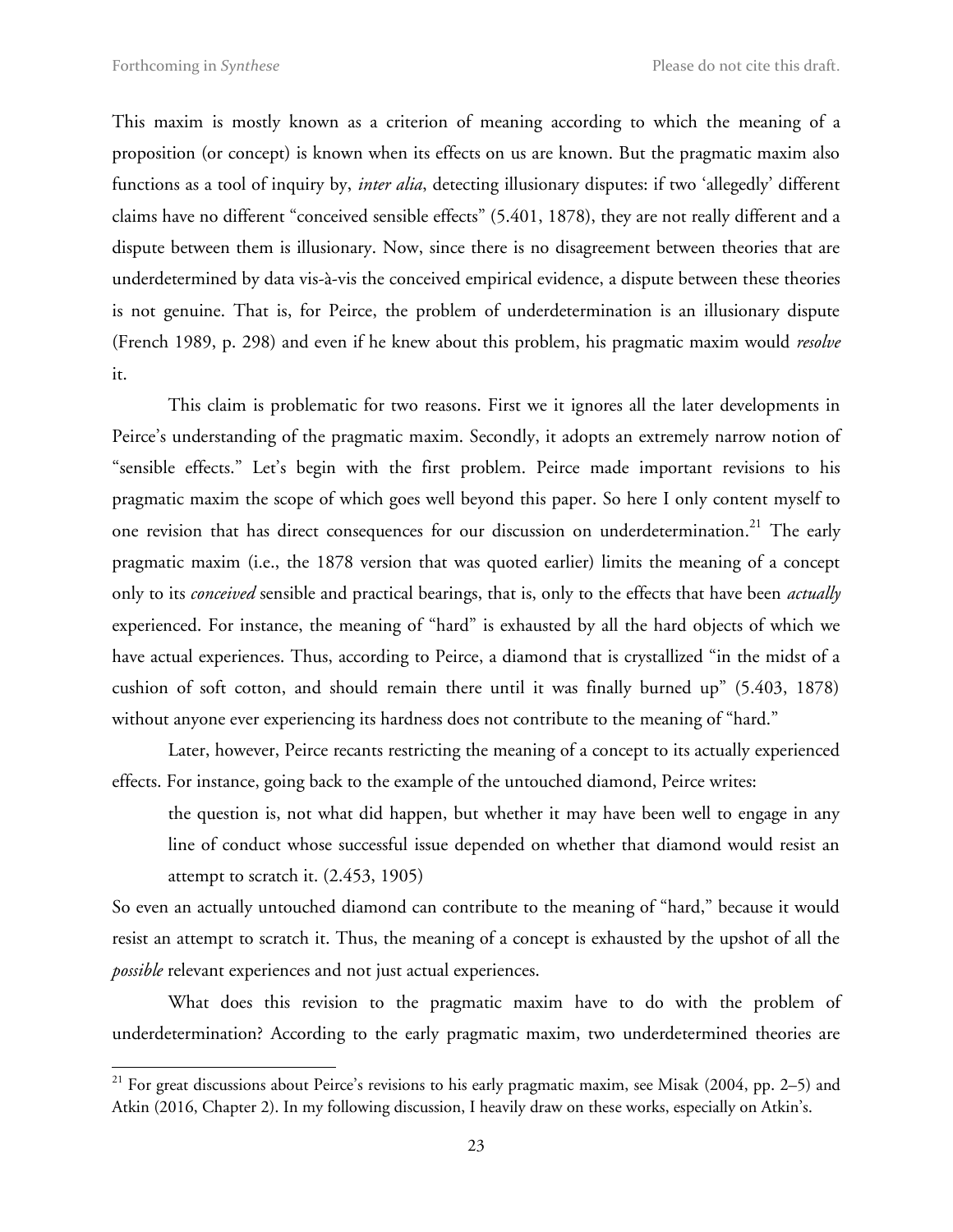indeed the same because the actual empirical data cannot make a distinction between them. According to the later pragmatic maxim, however, such theories are the same only if *actual and possible* empirical data can make no distinction between them. This new condition makes Peirce' pragmatism vulnerable to *transient* underdetermination, i.e., underdetermination of theory by the *actual* evidence that we currently have. For the tie between empirically equivalent theories in *transient* underdetermination can be break by potential evidence that is currently unavailable.

Second, the early pragmatic maxim would resolve the problem of underdetermination only if we have an extremely narrow understanding of "theories' sensible effects on us" and "theories' sensible practical bearings" such that they pertain exclusively to theories' relationship with empirical evidence. Based upon this narrow understanding, if two theories have identical relationships with empirical data, the early pragmatic maxim renders their disagreement illusionary. Yet, if we understand "theories' sensible effects on us" and "theories' sensible practical bearings" in a broader sense such that practical bearings of theories go beyond their relationships with empirical evidence, it is possible for two empirically equivalent theories to have genuine disagreements. For Peirce, however, there are at least two ways for the practical implications of scientific theories to go beyond their relationships with empirical evidence.

First, two empirically equivalent theories might be different vis-à-vis other important considerations, such as simplicity, scope of application, consistency with well-established theories, ad hocness, etc. In other words, two empirically equivalent theories might not have similar theoretical virtues. Considering the importance of these desiderata for Peirce, it is safe to say that if two scientists come up with two theories with different theoretical virtues, Peirce would not consider their dispute over whose theory is better illusionary just because their theories are empirically equivalent.

Another way that practical effects of theories go beyond their relationship with empirical evidence pertains to non-epistemic ramifications of theories. For instance, two theories that are underdetermined by data might have different economic (in its 'narrow' sense) and technological implications. Such aspects of scientific research are greatly important for Peirce. For instance, he thinks that

Researches for which men have been trained, instruments procured, and a plant established, should be continued while those conditions subsist. But the new money should mainly go to opening up new fields; because new fields will probably be more profitable, and, at any rate, will be profitable longer. (NEM4: 29, 1902)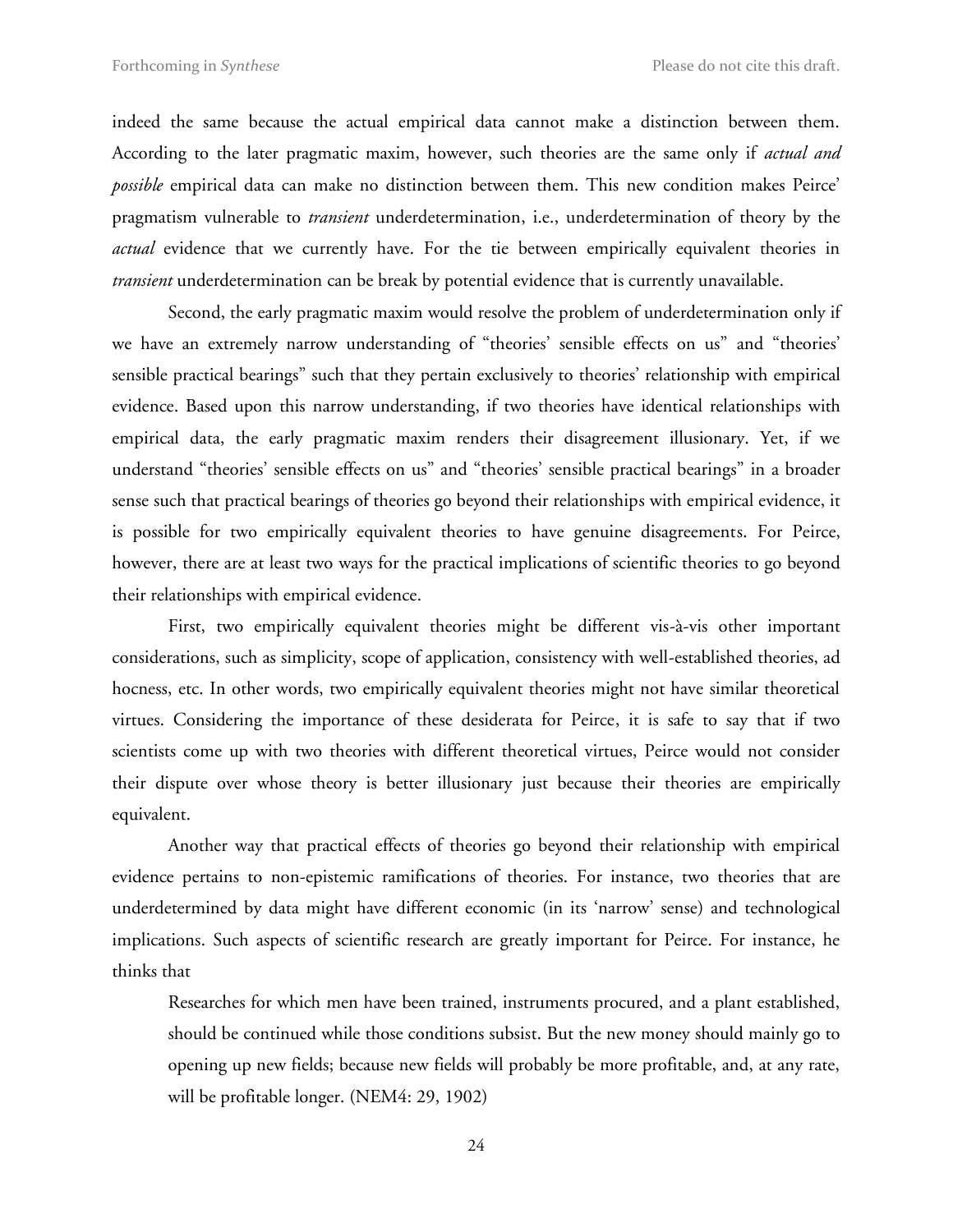Similarly, as "a maxim of the economy of research", he suggests that "great encouragement should be given to applications of sciences" such as thermodynamics and electricity because of their "extreme utility" (NEM4: 63, 1902). Now, imagine that two scientists come up with two empirically equivalent theories even with similar theoretical virtues. If one theory scores better in economic or technological consideration, for instance, if it opens the door for a new technological advancement that might bring about financial profit, Peirce would not deem the dispute over which theory should be selected illusionary.<sup>22</sup> Therefore, Peirce's pragmatic maxim does not immune his account of scientific inquiry to the problem of underdetermination.

### **5. Conclusion**

l

My examination of the relationship between abduction and IBE showed that they are neither completely different nor identical. I argued that they have some important similarities such as (1) including a procedure to narrow down the pool of all possible-to-imagine explanations for a given phenomenon to plausible potential explanations, (2) including a hypotheses-ranking process, and (3) ranking explanatory hypotheses based on similar desiderata. They also have two important differences. First, only abduction includes a faculty for hypotheses-generation. Second, in abduction, hypotheses-ranking is done *before* conducting empirical tests and hence *untested hypotheses* are ranked through this process. But, in IBE, hypotheses-ranking is done *after* conducting empirical tests and the objects of ranking are *empirically equivalent* hypotheses that survive the tests.

Moreover, by providing a historical link between abduction and IBE, I showed that two momentous developments in philosophy of science—i.e., Reichenbach's DJ distinction and the problem of underdetermination—can make perfect sense of the abovementioned differences between abduction and IBE. That IBE—as opposed to abduction—does not include hypotheses-generation is a result of DJ distinction and banishing the context of discovery from philosophy of science. And hypotheses-ranking in abduction is before empirical tests because Peirce was not aware of the problem of underdetermination and the possibility of empirically equivalent explanations. To wit, when we remove the context of discovery from abduction and take underdetermination into consideration, we come up with IBE. To put it in a formulaic style:

Abduction – the Context of Discovery + Underdetermination = IBE

 $22$  I do not suggest that Peirce values "applies science" more than "pure science." Quite conversely, he thinks that the latter is more valuable than the former. In fact, he encourages investment in applied sciences, because they make a great profit so we can spend more money on pure science (NEM4: 63, 1902). I just want to make it clear that Peirce cares about the economic aspects of scientific research.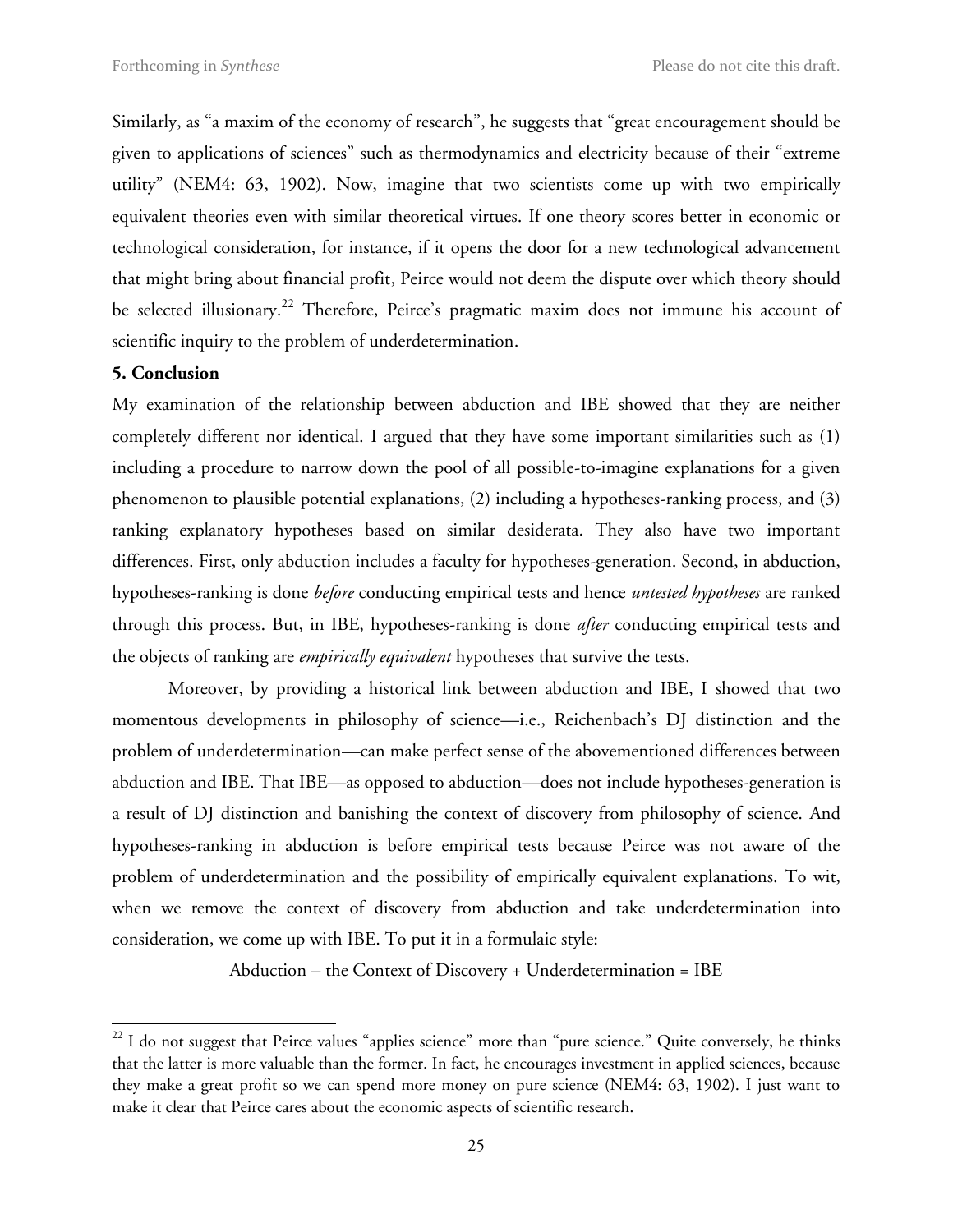# **References**

- Achinstein, P. (1993). How to defend a theory without testing it: Niles Bohr and the "logic of pursuit." *Midwest Studies in Philosophy*, *18*(1), 90–120.
- Atkin, A. (2016). *Peirce*. London: Routledge.
- Barnes, E. (1995). Inference to the loveliest explanation. *Synthese*, *103*(2), 251–277.
- Braithwaite, R. B. (1934). Review of *Collected Papers of Charles Sanders Peirce* (vol. I-IV). *Mind*, *43*(172), 487–511.
- Burton, R. G. (2000). The problems of control in abduction. *Transactions of the Charles S. Peirce Society*, *36*(1), 149.
- Campos, D. G. (2009). On the distinction between Peirce's abduction and Lipton's Inference to the Best Explanation. *Synthese*, *180*(3), 419–442.
- Davis, W. H. (1972). *Peirce's epistemology*. The Hague: Nijhoff.
- de Regt, H. C. D. G. (1999). Peirce's pragmatism, scientific realism, and the problem of underdetermination. *Transactions of the Charles S. Peirce Society*, *35*(2), 374–397.
- Delaney, C. F. (1982). Peirce on "Simplicity" and the conditions of the possibility of science. In J. D. Collins & L. J. Thro (Eds.), *History of philosophy in the making: a symposium of essays to honor Professor James D. Collins on his 65th birthday* (pp. 177–194). Washington, D.C: University Press of America.
- Delaney, C. F. (1993). *Science, knowledge, and mind: a study in the philosophy of C.S. Peirce*. Notre Dame: University of Notre Dame Press.
- Duhem, P. (1954). *The aim and structure of physical theory*. Princeton: Princeton University Press.
- Fann, K. T. (1970). *Peirce's theory of abduction*. The Hague: Martinus Nijhoff.
- French, S. (1989). A Peircean response to the realist-empiricist debate. *Transactions of the Charles S. Peirce Society*, *25*(3), 293–307.
- Hacking, I. (1983). *Representing and intervening: introductory topics in the philosophy of natural science*. Cambridge: Cambridge University Press.
- Hanson, N. R. (1958). *Patterns of discovery: an inquiry into the conceptual foundations of science*. Cambridge: Cambridge University Press.
- Harman, G. (1965). The Inference to the Best Explanation. *The Philosophical Review*, *74*(1), 88–95.
- Hempel, C. G. (1965a). Science and human values. In *Aspects of scientific explanation and other essays in the philosophy of science* (pp. 81–96). New York: The Free Press.
- Hempel, C. G. (1965b). Studies in the logic of confirmation. In *Aspects of scientific explanation and other essays in the philosophy of science* (pp. 3–46). New York: The Free Press.
- Hempel, C. G. (1966). *Philosophy of natural science*. Upper Saddle River, NJ: Prentice-Hall.
- Hempel, C. G. (1966/2001). Recent Problems of Induction. In J. H. Fetzer (Ed.), *The philosophy of Carl G. Hempel: studies in science, explanation, and rationality* (pp. 29–48). New York: Oxford University Press.
- Hempel, C. G. (1979). Scientific rationality: analytic vs. pragmatic perspectives. In T. S. Geraets (Ed.), *Rationality to-day/la rationalite ajiourd'hui* (pp. 46–58). Ottawa: The University of Ottawa Press.
- Hempel, C. G. (1990/2000). The irrelevance of the concept of truth for the critical appraisal of scientific theories. In R. Jeffrey (Ed.), *Selected philosophical essays* (pp. 75–84). Cambridge: Cambridge University Press.
- Hintikka, J. (1998). What is abduction? The fundamental problem of contemporary epistemology. *Transactions of the Charles S. Peirce Society*, *34*(3), 503.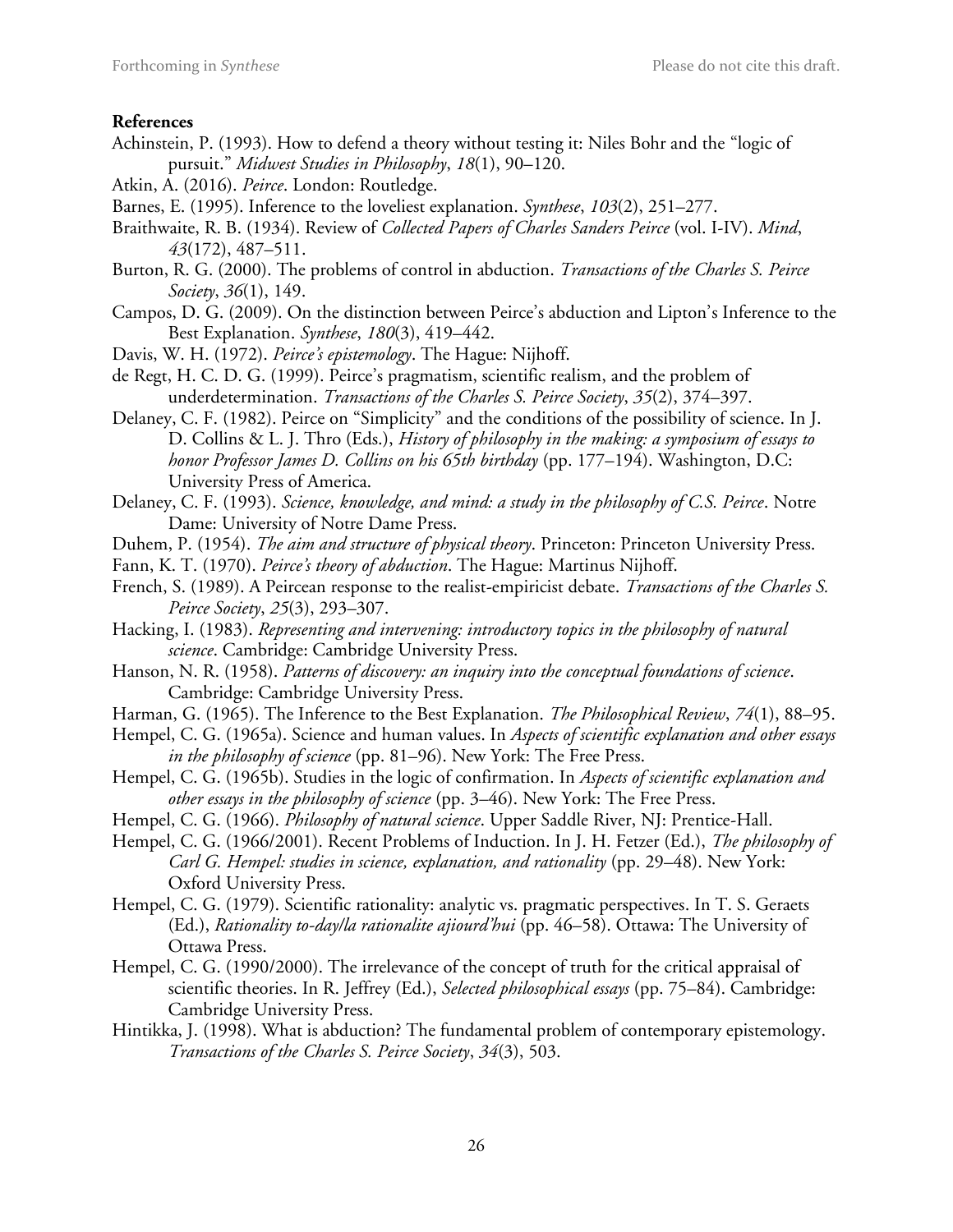- Howard, D. (2003). Two left turns make a right: on the curious political career of North American philosophy of science at midcentury. In *Logical empiricism in North America* (pp. 25–93). Minneapolis: University of Minnesota Press.
- Howard, D. (2006). Lost wanderers in the forest of knowledge: some thoughts on the discoveryjustification distinction. In J. Schickore & F. Steinle (Eds.), *Revisiting discovery and justification: historical and philosophical perspectives on the context distinction* (pp. 3–22). Dordrecht, The Netherlands: Springer.
- Kuhn, T. S. (1977). Objectivity, value judgment, and theory choice. In *The essential tension: selected studies in scientific tradition and change* (pp. 320–339). Chicago: University of Chicago Press.
- Laudan, L. (1980). Why was the logic of discovery abandoned? In *Scientific discovery, logic, and rationality* (pp. 173–183). Dordrecht, The Netherlands: Springer. Accessed 17 February 2018
- Laudan, L. (1984). *Science and values: the aims of science and their role in scientific debate*. Berkeley: University of California Press.
- Levi, I. (1995). Induction according to Peirce. In K. L. Ketner (Ed.), *Peirce and contemporary thought: philosophical inquiries* (pp. 59–93). New York: Fordham University Press.
- Lipton, P. (1991). *Inference to the Best Explanation*. London: Routledge.
- Lipton, P. (2004). *Inference to the Best Explanation* (2nd ed.). London: Routledge.
- Magnus, P. D. (2005). Peirce: underdetermination, agnosticism, and related mistakes. *Inquiry*, *48*(1), 26–37.
- McAuliffe, W. H. B. (2015). How did abduction get confused with Inference to the Best Explanation? *Transactions of the Charles S. Peirce Society*, *51*(3), 300–319.
- McKaughan, D. J. (2008). From ugly duckling to swan: C. S. Peirce, abduction, and the pursuit of scientific theories. *Transactions of the Charles S. Peirce Society*, *44*(3), 446–468.
- McMullin, E. (1996). Epistemic virtue and theory appraisal. In I. Douven & L. Horsten (Eds.), *Realism in the sciences* (pp. 13–34). Leuven, Belgium: Leuven University Press.
- Minnameier, G. (2004). Peirce-suit of truth why Inference to the Best Explanation and abduction ought not to be confused. *Erkenntnis*, *60*(1), 75–105.
- Misak, C. (2004). Charles Sanders Peirce (1839-1914). In C. Misak (Ed.), *The Cambridge companion to Peirce* (pp. 1–26). Cambridge: Cambridge University Press. Accessed 1 June 2018
- Mohammadian, M. (forthcoming). Beyond the instinct-inference dichotomy: a unified interpretation of Peirce's theory of abduction. *Transactions of the Charles S. Peirce Society*.
- Musgrave, A. (1988). The ultimate argument for scientific realism. In R. Nola (Ed.), *Relativism and realism in science* (pp. 229–252). Dordrecht: Springer. Accessed 15 November 2018
- Nagel, E. (1936). Review of *Wahrscheinlichkeitslehre*. *Mind*, *45*(180), 501–514.
- Neurath, O. (1913). The lost wanderers of Descartes and the auxiliary motive (on the psychology of decision). In R. S. Cohen & M. Neurath (Eds.), *Philosophical papers 1913–1946* (pp. 1–12). Dordrecht: Springer Netherlands. Accessed 19 November 2018
- Newton-Smith, W. H. (1981). *The rationality of science*. London: Routledge.
- Paavola, S. (2006). Hansonian and Harmanian abduction as models of discovery. *International Studies in the Philosophy of Science*, *20*(1), 93–108.
- Peirce, C. S. (1931-1935). *Collected papers of Charles Sanders Peirce*. (C. Harteshorne & P. Weiss, Eds.) (Vols. 1-8, Vol. 1–6). Cambridge, MA: Harvard University Press.
- Peirce, C. S. (1958). *Collected papers of Charles Sanders Peirce*. (A. W. Burks, Ed.) (Vols. 1-8, Vol. 7– 8). Cambridge, MA: Harvard University Press.